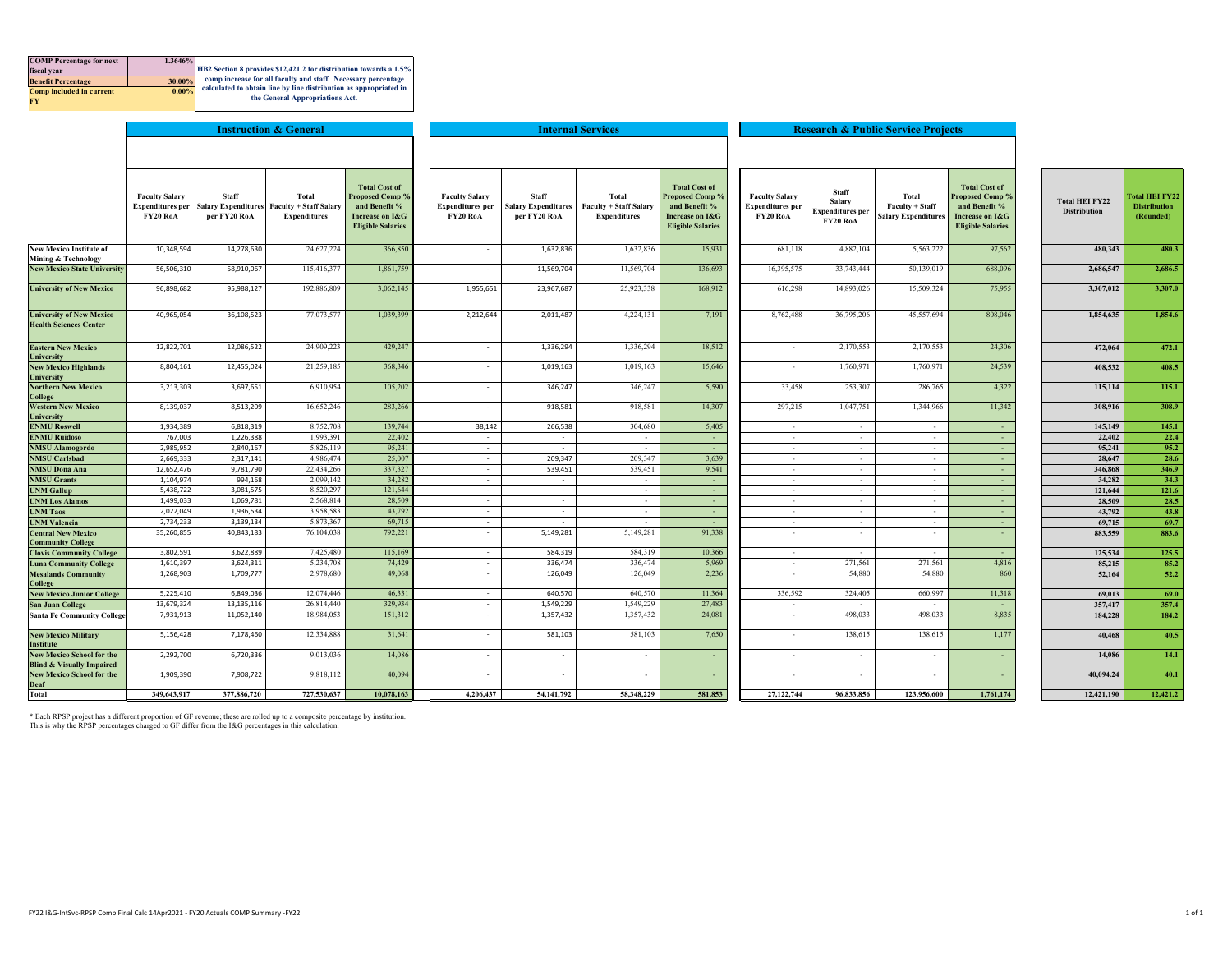|                                                                                                                                                                            |                                                                        | Proposed<br>COMP<br>Percentage<br>1.36%                                         | <b>Current Year</b><br><b>Comp Increase</b><br>0.00                               | Employee<br><b>Benefits</b><br>30.00%                             | Employer<br><b>Portion ERB</b>                                                     |             |                                          |                                  |                      |                                        |                          |                                                         |                          |                       |                                 |                      |                                       |                                      |                  |
|----------------------------------------------------------------------------------------------------------------------------------------------------------------------------|------------------------------------------------------------------------|---------------------------------------------------------------------------------|-----------------------------------------------------------------------------------|-------------------------------------------------------------------|------------------------------------------------------------------------------------|-------------|------------------------------------------|----------------------------------|----------------------|----------------------------------------|--------------------------|---------------------------------------------------------|--------------------------|-----------------------|---------------------------------|----------------------|---------------------------------------|--------------------------------------|------------------|
|                                                                                                                                                                            |                                                                        |                                                                                 | FY20 Actuals Expenditures - Exhibits 10-14                                        |                                                                   |                                                                                    |             |                                          | 2020 Actual Revenues - Exhibit 2 |                      |                                        |                          | I&G + Internal Srvs Salaries Covered by General<br>Fund |                          |                       | <b>Comp Amount to be Funded</b> |                      | <b>Benefits Cald</b><br><b>Totals</b> | <b>Total Comp</b><br><b>Benefits</b> | Total<br>Rounded |
|                                                                                                                                                                            | Faculty                                                                | Staff                                                                           | <b>Total Salaries</b>                                                             | Other I&G<br><b>Expenses</b>                                      | <b>Total Check</b><br>Figure                                                       | GF Approp.  | <b>Tuition and Fees</b><br>Revenue       | <b>TSF Revenue</b>               | Total I&G<br>Revenue | GF-T&F-TSF 9<br>of Eligible<br>Revenue | Faculty                  | Staff                                                   | Total                    | Faculty               | Staff                           | Total                |                                       |                                      |                  |
| NM Institute of Mining & Technology I&G<br>Instruction Exh 10<br>Academic Support Exh 11<br>Student Services Exh 12<br>Institutional Support Exh 13<br>Oper & Maint Exh 14 | 9,976,165<br>372,429                                                   | 2,796,097<br>1,546,010<br>1,324,946<br>5,570,646<br>3,040,931                   | 12,772,262<br>1,918,439<br>1,324,946<br>5,570,646<br>3,040,931                    | 6,362,270<br>2,855,619<br>1,037,434<br>3,027,704<br>3,585,069     | 19,134,532<br>4,774,058<br>2,362,380<br>8,598,350<br>6,626,000                     |             |                                          |                                  |                      |                                        |                          |                                                         |                          |                       |                                 |                      |                                       |                                      |                  |
| Total<br>nternal Services Exh. 18                                                                                                                                          | 10,348,594                                                             | 14,278,630<br>1,632,836                                                         | 24,627,224<br>1,632,836                                                           | 3,354,578                                                         | 41,495,320<br>4,987,414                                                            | 28,656,334  | 13,153,749<br>% of expend charged to I&C | $\mathbf{0}$                     | 49,791,208           | 83.979<br>55.00%                       | 8,689,714                | 11,989,766<br>898,060                                   | 20,679,480<br>898,060    | 118,580<br>0          | 163,612<br>12,255               | 282,192<br>12,255    | 84,658<br>3,676                       | 366,850<br>15,931                    | 366.8<br>15.9    |
| Total NMIMT I&                                                                                                                                                             | 10,348,594                                                             | 14,278,630                                                                      | 24,627,224                                                                        |                                                                   |                                                                                    |             |                                          |                                  |                      |                                        | 8,689,714                | 12,887,825                                              | 21,577,540               | 118,580               | 175,867                         | 294,447              | 88,334                                | 382,781                              | 382.7            |
|                                                                                                                                                                            |                                                                        |                                                                                 |                                                                                   |                                                                   |                                                                                    |             |                                          |                                  |                      |                                        |                          |                                                         |                          |                       |                                 |                      |                                       |                                      |                  |
| NM State University I&C<br>Instruction Exh 10<br>Academic Support Exh 11<br>Student Services Exh 12<br>Institutional Support Exh 13<br>Oper & Maint Exh 14                 | 55,120,298<br>1,376,491<br>6,771<br>2,750                              | 15,883,418<br>8,942,554<br>7,376,418<br>17,873,664<br>8,834,013                 | 71,003,716<br>10,319,045<br>7,383,189<br>17,876,414<br>8,834,013                  | 35,633,654<br>10,334,725<br>5,183,060<br>6,112,991<br>8,700,817   | 106,637,370<br>20,653,770<br>12,566,249<br>23,989,405<br>17,534,830                |             |                                          |                                  |                      |                                        |                          |                                                         |                          |                       |                                 |                      |                                       |                                      |                  |
| Total<br>nternal Services Exh. 18                                                                                                                                          | 56,506,310                                                             | 58,910,067<br>0 11,569,704                                                      | 115,416,377<br>11,569,704                                                         | (10, 191, 314)                                                    | 181,381,624<br>1,378,390                                                           | 121,364,760 | 87,376,098<br>% of expend charged to I&C |                                  | 0 229,561,555        | 90.939<br>66.60%                       | 51,381,188<br>$^{\circ}$ | 53,566,924<br>7,705,423                                 | 104,948,112<br>7,705,423 | 701,148<br>$^{\circ}$ | 730,974<br>105,148              | 1,432,122<br>105,148 | 429,637<br>31,544                     | 1,861,759<br>136,693                 | 1,861.8<br>136.7 |
| Total NMSU I&                                                                                                                                                              | 56,506,310 58,910,067                                                  |                                                                                 | 115,416,377                                                                       |                                                                   |                                                                                    |             |                                          |                                  |                      |                                        | 51,381,188               | 61,272,347                                              | 112,653,534              | 701,148               | 836,122                         | 1,537,270            | 461,181                               | 1,998,451                            | 1,998.5          |
|                                                                                                                                                                            |                                                                        |                                                                                 |                                                                                   |                                                                   |                                                                                    |             |                                          |                                  |                      |                                        |                          |                                                         |                          |                       |                                 |                      |                                       |                                      |                  |
| University of NM I&G<br>Instruction Exh 10<br>Academic Support Exh 11<br>Student Services Exh 12<br>Institutional Support Exh 13<br>Oper & Maint Exh 14<br>Total           | 87,152,081<br>7,598,236<br>11,460<br>2,102,910<br>33,995<br>96,898,682 | 31,824,695<br>17,933,952<br>10,635,567<br>26,008,560<br>9,585,353<br>95,988,127 | 118,976,776<br>25,532,188<br>10,647,027<br>28,111,470<br>9,619,348<br>192,886,809 | 56,055,242<br>17,342,887<br>9,837,943<br>15,709,064<br>21,992,879 | 175,032,018<br>42,875,075<br>20,484,970<br>43,820,534<br>31,612,227<br>313,824,824 | 196,138,500 | 136,432,459                              |                                  | 0 371,609,708        | 89.499                                 | 86,714,631               | 85,899,775                                              | 172,614,405              | 1,183,308             | 1,172,188                       | 2,355,496            | 706,649                               | 3,062,145                            | 3,062.1          |
| Internal Services Exh. 18                                                                                                                                                  | 1,955,651                                                              | 23,967,687                                                                      | 25,923,338                                                                        | (24,093,194)                                                      | 1,830,144                                                                          |             | % of expend charged to I&C               |                                  |                      | 36.73%                                 | 718,311                  | 8,803,331                                               | 9,521,642                | 9,802                 | 120,130                         | 129,932              | 38,980                                | 168,912                              | 168.9            |
| Total UNM I&C                                                                                                                                                              |                                                                        | 96,898,682 95,988,127                                                           | 192,886,809                                                                       |                                                                   |                                                                                    |             |                                          |                                  |                      |                                        | 87,432,941               | 94,703,106                                              | 182,136,047              | 1,193,110             | 1,292,319                       | 2,485,429            | 745,629                               | 3,231,057                            | 3,231.1          |
|                                                                                                                                                                            |                                                                        |                                                                                 |                                                                                   |                                                                   |                                                                                    |             |                                          |                                  |                      |                                        |                          |                                                         |                          |                       |                                 |                      |                                       |                                      |                  |
| Health Sciences Center I&G<br>Instruction Exh 10<br>Academic Support Exh 11<br>Student Services Exh 12<br>Institutional Support Exh 13<br>Oper & Maint Exh 14              | 35,639,837<br>1,761,916<br>2,652,003<br>911,298                        | 17,881,460<br>3,356,951<br>2,437,155<br>10,269,267<br>2,163,690                 | 53,521,297<br>5,118,867<br>5,089,158<br>11,180,565<br>2,163,690                   | 23,078,179<br>3,604,017<br>2,667,766<br>7,288,007<br>6,354,110    | 76,599,476<br>8,722,884<br>7,756,924<br>18,468,572<br>8,517,800                    |             |                                          |                                  |                      |                                        |                          |                                                         |                          |                       |                                 |                      |                                       |                                      |                  |
| Total<br>nternal Services Exh. 18                                                                                                                                          | 40,965,054<br>2,212,644                                                | 36,108,523<br>2,011,487                                                         | 77,073,577<br>4,224,131                                                           | (3,354,268)                                                       | 120,065,656<br>869,863                                                             | 65,567,100  | 30,231,096<br>% of expend charged to I&C | 1,047,576                        | 127,397,850          | 76.02%<br>9.60%                        | 31,141,634<br>212,321    | 27,449,699<br>193,018                                   | 58,591,333<br>405,339    | 424,959<br>2,897      | 374,579<br>2,634                | 799,537<br>5,531     | 239,861<br>1,659                      | 1,039,399<br>7,191                   | 1,039.4<br>7.2   |
| Total HSC I&G                                                                                                                                                              | 40,965,054 36,108,523                                                  |                                                                                 | 77,073,577                                                                        |                                                                   |                                                                                    |             |                                          |                                  |                      |                                        | 31,353,955               | 27,642,717                                              | 58,996,672               | 427,856               | 377,213                         | 805,069              | 241,521                               | 1,046,589                            | 1,046.6          |
|                                                                                                                                                                            |                                                                        |                                                                                 |                                                                                   |                                                                   |                                                                                    |             |                                          |                                  |                      |                                        |                          |                                                         |                          |                       |                                 |                      |                                       |                                      |                  |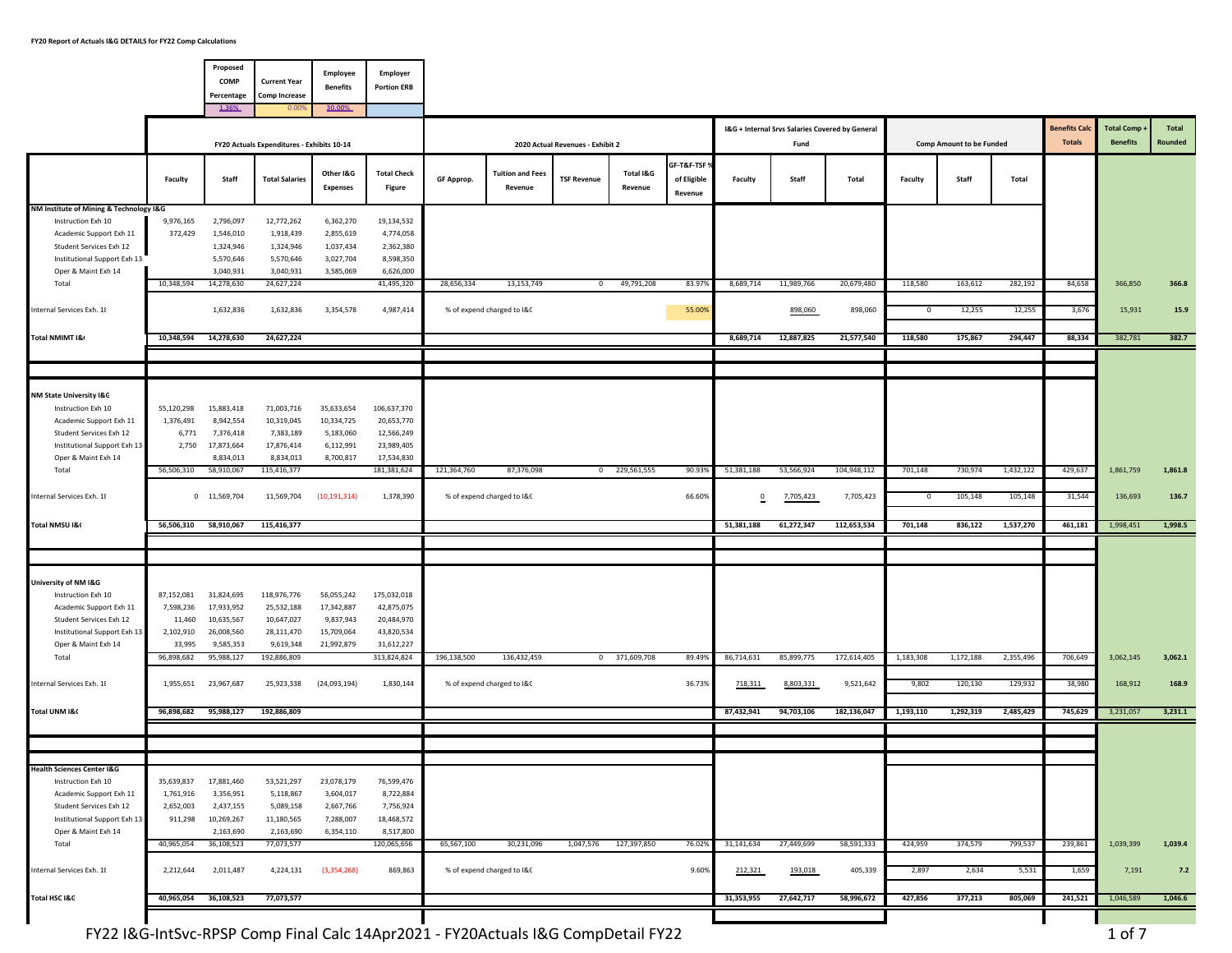|                                                           |                      | Proposed<br>COMP<br>Percentage | <b>Current Year</b><br><b>Comp Increase</b>                         | Employee<br><b>Benefits</b>  | Employer<br><b>Portion ERB</b> |            |                                    |                                                        |                      |                                        |                |                                                 |            |            |                                          |         |                                       |                                      |                         |
|-----------------------------------------------------------|----------------------|--------------------------------|---------------------------------------------------------------------|------------------------------|--------------------------------|------------|------------------------------------|--------------------------------------------------------|----------------------|----------------------------------------|----------------|-------------------------------------------------|------------|------------|------------------------------------------|---------|---------------------------------------|--------------------------------------|-------------------------|
|                                                           |                      | 1.36%                          | 0.00                                                                | 30.00%                       |                                |            |                                    |                                                        |                      |                                        |                | I&G + Internal Srvs Salaries Covered by General |            |            |                                          |         | <b>Benefits Cald</b><br><b>Totals</b> | <b>Total Comp</b><br><b>Benefits</b> | <b>Total</b><br>Rounded |
|                                                           | Faculty              | Staff                          | FY20 Actuals Expenditures - Exhibits 10-14<br><b>Total Salaries</b> | Other I&G<br><b>Expenses</b> | <b>Total Check</b><br>Figure   | GF Approp. | <b>Tuition and Fees</b><br>Revenue | 2020 Actual Revenues - Exhibit 2<br><b>TSF Revenue</b> | Total I&G<br>Revenue | GF-T&F-TSF 9<br>of Eligible<br>Revenue | <b>Faculty</b> | Fund<br>Staff                                   | Total      | Faculty    | <b>Comp Amount to be Funded</b><br>Staff | Total   |                                       |                                      |                         |
| Eastern NM University I&G                                 |                      |                                |                                                                     |                              |                                |            |                                    |                                                        |                      |                                        |                |                                                 |            |            |                                          |         |                                       |                                      |                         |
| Instruction Exhibit 10                                    | 12,809,201           | 2,236,626                      | 15,045,827                                                          | 7,923,940                    | 22,969,767                     |            |                                    |                                                        |                      |                                        |                |                                                 |            |            |                                          |         |                                       |                                      |                         |
| Academic Support Exh. 11                                  | 12,000               | 1,951,338                      | 1,963,338                                                           | 1,704,465                    | 3,667,803                      |            |                                    |                                                        |                      |                                        |                |                                                 |            |            |                                          |         |                                       |                                      |                         |
| Student Services Exh. 12                                  |                      | 1,878,753                      | 1,878,753                                                           | 1,567,137                    | 3,445,890                      |            |                                    |                                                        |                      |                                        |                |                                                 |            |            |                                          |         |                                       |                                      |                         |
| Institutional Support Exh. 13                             | 1,500                | 4,171,009                      | 4,172,509                                                           | 3,221,907                    | 7,394,416                      |            |                                    |                                                        |                      |                                        |                |                                                 |            |            |                                          |         |                                       |                                      |                         |
| Oper & Maint Exh. 14                                      |                      | 1,848,796                      | 1,848,796                                                           | 3,214,471                    | 5,063,267                      |            |                                    |                                                        |                      |                                        |                |                                                 |            |            |                                          |         |                                       |                                      |                         |
| Total                                                     | 12,822,701           | 12,086,522                     | 24,909,223                                                          |                              | 42,541,143                     | 30,142,900 | 17,038,480                         | $^{\circ}$                                             | 48,569,249           | 97.14%                                 | 12,455,972     | 11,740,847                                      | 24,196,819 | 169,974    | 160,216                                  | 330,190 | 99,057                                | 429,247                              | 429.2                   |
| Internal Services Exh. 18                                 |                      | 1,336,294                      | 1,336,294                                                           | (1,448,978)                  | (112, 684)                     |            | % of expend charged to I&C         |                                                        |                      | 78.09%                                 | $\mathbf 0$    | 1,043,512                                       | 1,043,512  | $^{\circ}$ | 14,240                                   | 14,240  | 4,272                                 | 18,512                               | 18.5                    |
| Total ENMU I&                                             | 12,822,701           | 12,086,522                     | 24,909,223                                                          |                              |                                |            |                                    |                                                        |                      |                                        | 12,455,972     | 12,784,359                                      | 25,240,331 | 169,974    | 174,455                                  | 344,430 | 103,329                               | 447,758                              | 447.7                   |
|                                                           |                      |                                |                                                                     |                              |                                |            |                                    |                                                        |                      |                                        |                |                                                 |            |            |                                          |         |                                       |                                      |                         |
| NM Highlands University I&                                |                      |                                |                                                                     |                              |                                |            |                                    |                                                        |                      |                                        |                |                                                 |            |            |                                          |         |                                       |                                      |                         |
| Instruction Exhibit 10                                    | 8,804,161            | 3,085,465                      | 11,889,626                                                          | 6,793,247                    | 18,682,873                     |            |                                    |                                                        |                      |                                        |                |                                                 |            |            |                                          |         |                                       |                                      |                         |
| Academic Support Exh. 11                                  |                      | 1,471,419                      | 1,471,419                                                           | 985,827                      | 2,457,246                      |            |                                    |                                                        |                      |                                        |                |                                                 |            |            |                                          |         |                                       |                                      |                         |
| Student Services Exh. 12                                  |                      | 2,164,743                      | 2,164,743                                                           | 1,813,797                    | 3,978,540                      |            |                                    |                                                        |                      |                                        |                |                                                 |            |            |                                          |         |                                       |                                      |                         |
| Institutional Support Exh. 13                             |                      | 3,777,496                      | 3,777,496                                                           | 2,702,975                    | 6,480,471                      |            |                                    |                                                        |                      |                                        |                |                                                 |            |            |                                          |         |                                       |                                      |                         |
| Oper & Maint Exh. 14                                      |                      | 1,955,901                      | 1,955,901                                                           | 3,012,517                    | 4,968,418                      |            |                                    |                                                        |                      |                                        |                |                                                 |            |            |                                          |         |                                       |                                      |                         |
| Total                                                     | 8,804,161            | 12,455,024                     | 21,259,185                                                          |                              | 36,567,548                     | 28,839,899 | 13,220,631                         | $\mathbf{0}$                                           | 43,063,252           | 97.67%                                 | 8,599,024      | 12,164,822                                      | 20,763,846 | 117,342    | 166,001                                  | 283,343 | 85,003                                | 368,346                              | 368.3                   |
| Internal Services Exh. 18                                 |                      | 1,019,163                      | 1,019,163                                                           | 1,085,294                    | 2,104,457                      |            | % of expend charged to I&C         |                                                        |                      | 86.54%                                 |                | 881,984                                         | 881,984    | $^{\circ}$ | 12,036                                   | 12,036  | 3,611                                 | 15,646                               | 15.6                    |
| Total NMHU I&C                                            | 8,804,161            | 12,455,024                     | 21,259,185                                                          |                              |                                |            |                                    |                                                        |                      |                                        | 8,599,024      | 13,046,806                                      | 21,645,830 | 117,342    | 178,037                                  | 295,379 | 88,614                                | 383,993                              | 384.0                   |
|                                                           |                      |                                |                                                                     |                              |                                |            |                                    |                                                        |                      |                                        |                |                                                 |            |            |                                          |         |                                       |                                      |                         |
|                                                           |                      |                                |                                                                     |                              |                                |            |                                    |                                                        |                      |                                        |                |                                                 |            |            |                                          |         |                                       |                                      |                         |
| Northern NM College I&G                                   |                      |                                |                                                                     |                              |                                |            |                                    |                                                        |                      |                                        |                |                                                 |            |            |                                          |         |                                       |                                      |                         |
| Instruction Exhibit 10                                    | 3,193,418            | 311,913                        | 3,505,331                                                           | 2,025,067                    | 5,530,398                      |            |                                    |                                                        |                      |                                        |                |                                                 |            |            |                                          |         |                                       |                                      |                         |
| Academic Support Exh. 11                                  | 350                  | 419,626                        | 419,976                                                             | 381,358                      | 801,334                        |            |                                    |                                                        |                      |                                        |                |                                                 |            |            |                                          |         |                                       |                                      |                         |
| Student Services Exh. 12<br>Institutional Support Exh. 13 | $^{\circ}$<br>19,535 | 677,574<br>1,867,083           | 677,574<br>1,886,618                                                | 529,891<br>2,329,571         | 1,207,465<br>4,216,189         |            |                                    |                                                        |                      |                                        |                |                                                 |            |            |                                          |         |                                       |                                      |                         |
| Oper & Maint Exh. 14                                      | $\mathsf 0$          | 421,455                        | 421,455                                                             | 1,342,143                    | 1,763,598                      |            |                                    |                                                        |                      |                                        |                |                                                 |            |            |                                          |         |                                       |                                      |                         |
| Total                                                     | 3,213,303            | 3,697,651                      | 6,910,954                                                           |                              | 13,518,984                     | 10,687,200 | 3,297,909                          |                                                        | 16,298,680           | 85.81%                                 | 2,757,335      | 3,172,954                                       | 5,930,290  | 37,627     | 43,298                                   | 80,925  | 24,277                                | 105,202                              | 105.2                   |
| Internal Services Exh. 18                                 |                      | 346,247                        | 346,247                                                             | (398, 164)                   | (51, 917)                      |            | % of expend charged to I&C         |                                                        |                      | 91.00%                                 |                | 315,085                                         | 315,085    | $^{\circ}$ | 4,300                                    | 4,300   | 1,290                                 | 5,590                                | $5.6$                   |
|                                                           |                      |                                |                                                                     |                              |                                |            |                                    |                                                        |                      |                                        |                |                                                 |            |            |                                          |         |                                       |                                      |                         |
| Total NNMC I&C                                            | 3,213,303            | 3,697,651                      | 6,910,954                                                           |                              |                                |            |                                    |                                                        |                      |                                        | 2,757,335      | 3,488,039                                       | 6,245,374  | 37,627     | 47,598                                   | 85,224  | 25,567                                | 110,792                              | 110.8                   |
|                                                           |                      |                                |                                                                     |                              |                                |            |                                    |                                                        |                      |                                        |                |                                                 |            |            |                                          |         |                                       |                                      |                         |
| <b>Western NM University I&amp;G</b>                      |                      |                                |                                                                     |                              |                                |            |                                    |                                                        |                      |                                        |                |                                                 |            |            |                                          |         |                                       |                                      |                         |
| Instruction Exhibit 10                                    | 8,111,887            | 1,389,033                      | 9,500,920                                                           | 6,028,127                    | 15,529,047                     |            |                                    |                                                        |                      |                                        |                |                                                 |            |            |                                          |         |                                       |                                      |                         |
| Academic Support Exh. 11                                  | 7,000                | 896,261                        | 903,261                                                             | 653,435                      | 1,556,696                      |            |                                    |                                                        |                      |                                        |                |                                                 |            |            |                                          |         |                                       |                                      |                         |
| Student Services Exh. 12                                  | $\overline{0}$       | 1,782,345                      | 1,782,345                                                           | 887,018                      | 2,669,363                      |            |                                    |                                                        |                      |                                        |                |                                                 |            |            |                                          |         |                                       |                                      |                         |
| Institutional Support Exh. 13<br>Oper & Maint Exh. 14     | 20,150               | 3,104,959<br>1,340,611         | 3,125,109<br>1,340,611                                              | 3,125,540<br>1,636,347       | 6,250,649<br>2,976,958         |            |                                    |                                                        |                      |                                        |                |                                                 |            |            |                                          |         |                                       |                                      |                         |
| Total                                                     | 8,139,037            | 8,513,209                      | 16,652,246                                                          |                              | 28,982,713                     | 19,567,939 | 13,352,162                         | $\mathbf{0}$                                           | 34,331,783           | 95.89%                                 | 7,804,523      | 8,163,316                                       | 15,967,839 | 106,501    | 111,397                                  | 217,897 | 65,369                                | 283,266                              | 283.3                   |
|                                                           |                      |                                |                                                                     |                              |                                |            |                                    |                                                        |                      |                                        |                |                                                 |            |            |                                          |         |                                       |                                      |                         |
| Internal Services Exh. 18                                 |                      | 918,581                        | 918,581                                                             | (640, 252)                   | 278,329                        |            | % of expend charged to I&C         |                                                        |                      | 87.80%                                 |                | 806,514                                         | 806,514    | $^{\circ}$ | 11,006                                   | 11,006  | 3,302                                 | 14,307                               | 14.3                    |
| Total WNMU I&C                                            | 8,139,037            | 8,513,209                      | 16,652,246                                                          |                              |                                |            |                                    |                                                        |                      |                                        | 7,804,523      | 8,969,830                                       | 16,774,353 | 106,501    | 122,402                                  | 228,903 | 68,671                                | 297,574                              | 297.6                   |
|                                                           |                      |                                |                                                                     |                              |                                |            |                                    |                                                        |                      |                                        |                |                                                 |            |            |                                          |         |                                       |                                      |                         |
|                                                           |                      |                                |                                                                     |                              |                                |            |                                    |                                                        |                      |                                        |                |                                                 |            |            |                                          |         |                                       |                                      |                         |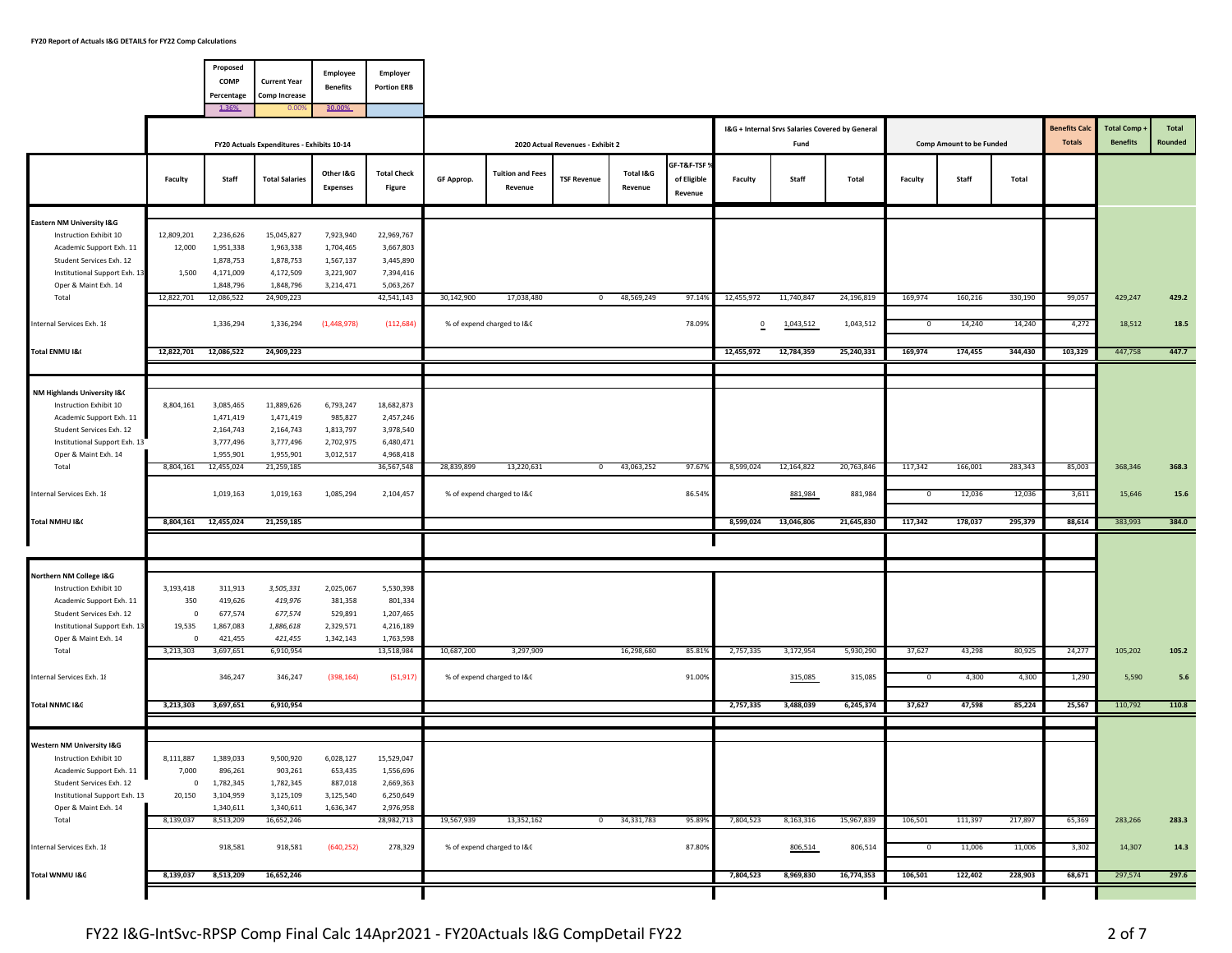|                                                                                   |                                     | Proposed<br>COMP<br>Percentage    | <b>Current Year</b><br><b>Comp Increase</b> | Employee<br><b>Benefits</b>     | Employer<br><b>Portion ERB</b>       |            |                                    |                                  |                      |                                        |                |                                                         |           |             |                                 |         |                                       |                                      |                  |
|-----------------------------------------------------------------------------------|-------------------------------------|-----------------------------------|---------------------------------------------|---------------------------------|--------------------------------------|------------|------------------------------------|----------------------------------|----------------------|----------------------------------------|----------------|---------------------------------------------------------|-----------|-------------|---------------------------------|---------|---------------------------------------|--------------------------------------|------------------|
|                                                                                   |                                     | 1.36%                             | 0.009                                       | 30.00%                          |                                      |            |                                    |                                  |                      |                                        |                |                                                         |           |             |                                 |         |                                       |                                      |                  |
|                                                                                   |                                     |                                   | FY20 Actuals Expenditures - Exhibits 10-14  |                                 |                                      |            |                                    | 2020 Actual Revenues - Exhibit 2 |                      |                                        |                | I&G + Internal Srvs Salaries Covered by General<br>Fund |           |             | <b>Comp Amount to be Funded</b> |         | <b>Benefits Cald</b><br><b>Totals</b> | <b>Total Comp</b><br><b>Benefits</b> | Total<br>Rounded |
|                                                                                   | Faculty                             | Staff                             | <b>Total Salaries</b>                       | Other I&G<br><b>Expenses</b>    | <b>Total Check</b><br>Figure         | GF Approp. | <b>Tuition and Fees</b><br>Revenue | <b>TSF Revenue</b>               | Total I&G<br>Revenue | GF-T&F-TSF 9<br>of Eligible<br>Revenue | <b>Faculty</b> | Staff                                                   | Total     | Faculty     | Staff                           | Total   |                                       |                                      |                  |
| <b>ENMU Roswell I&amp;G</b>                                                       |                                     |                                   |                                             |                                 |                                      |            |                                    |                                  |                      |                                        |                |                                                         |           |             |                                 |         |                                       |                                      |                  |
| Instruction Exhibit 10<br>Academic Support Exh. 11<br>Student Services Exh. 12    | 1,932,989<br>$\circ$<br>$\mathsf 0$ | 2,410,771<br>756,675<br>1,042,613 | 4,343,760<br>756,675<br>1,042,613           | 2,380,219<br>419,199<br>800,750 | 6,723,979<br>1,175,874<br>1,843,363  |            |                                    |                                  |                      |                                        |                |                                                         |           |             |                                 |         |                                       |                                      |                  |
| Institutional Support Exh. 13<br>Oper & Maint Exh. 14<br>Total                    | 1,400<br>1,934,389                  | 1,758,592<br>849,668<br>6,818,319 | 1,759,992<br>849,668<br>8,752,708           | 2,535,067<br>1,341,608          | 4,295,059<br>2,191,276<br>16,229,551 | 12,143,500 | 3,411,220                          | $^{\circ}$                       | 17,283,964           | 90.00%                                 | 1,740,950      | 6,136,487                                               | 7,877,437 | 23,757      | 83,739                          | 107,496 | 32,249                                | 139,744                              | 139.7            |
| Internal Services Exh. 18                                                         | 38,142                              | 266,538                           | 304,680                                     | (481, 866)                      | (177, 186)                           |            | % of expend charged to I&C         |                                  |                      | 100.00%                                |                | 304,680                                                 | 304,680   | $^{\circ}$  | 4,158                           | 4,158   | 1,247                                 | 5,405                                | 5.4              |
| <b>Total ENMU Roswell I&amp;C</b>                                                 |                                     |                                   |                                             |                                 |                                      |            |                                    |                                  |                      |                                        | 1,740,950      | 6,441,167                                               | 8,182,117 | 23,757      | 87,896                          | 111,653 | 33,496                                | 145,149                              | 145.1            |
|                                                                                   |                                     |                                   |                                             |                                 |                                      |            |                                    |                                  |                      |                                        |                |                                                         |           |             |                                 |         |                                       |                                      |                  |
| <b>ENMU Ruidoso I&amp;G</b>                                                       |                                     |                                   |                                             |                                 |                                      |            |                                    |                                  |                      |                                        |                |                                                         |           |             |                                 |         |                                       |                                      |                  |
| Instruction Exhibit 10<br>Academic Support Exh. 11<br>Student Services Exh. 12    | 767,003                             | 96,626<br>143,298<br>207,134      | 863,629<br>143,298<br>207,134               | 335,276<br>84,358<br>127,784    | 1,198,905<br>227,656<br>334,918      |            |                                    |                                  |                      |                                        |                |                                                         |           |             |                                 |         |                                       |                                      |                  |
| Institutional Support Exh. 13<br>Oper & Maint Exh. 14                             |                                     | 686,976<br>92,354                 | 686,976<br>92,354                           | 686,992<br>100,767              | 1,373,968<br>193,121                 |            |                                    |                                  |                      |                                        |                |                                                         |           |             |                                 |         |                                       |                                      |                  |
| Total                                                                             | 767,003                             | 1,226,388                         | 1,993,391                                   |                                 | 3,328,568                            | 2,106,400  | 486,660                            | $^{\circ}$                       | 4,093,163            | 63.35%                                 | 485,896        | 776,917                                                 | 1,262,813 | 6,631       | 10,602                          | 17,232  | 5,170                                 | 22,402                               | 22.4             |
| Internal Services Exh. 18                                                         |                                     |                                   | $^{\circ}$                                  | (36,058)                        | (36,058)                             |            | % of expend charged to I&C         |                                  |                      | 0.00%                                  |                | $\Omega$                                                | 0         | $\mathbf 0$ | $\circ$                         |         |                                       |                                      |                  |
| Total ENMU Ruidoso I&G                                                            | 767,003                             | 1,226,388                         | 1,993,391                                   |                                 |                                      |            |                                    |                                  |                      |                                        | 485,896        | 776,917                                                 | 1,262,813 | 6,631       | 10,602                          | 17,232  | 5,170                                 | 22,402                               | 22.4             |
| NMSU Alamogordo I&C                                                               |                                     |                                   |                                             |                                 |                                      |            |                                    |                                  |                      |                                        |                |                                                         |           |             |                                 |         |                                       |                                      |                  |
| Instruction Exhibit 10<br>Academic Support Exh. 11                                | 2,964,002<br>21,950                 | 384,591<br>854,025                | 3,348,593<br>875,975                        | 1,281,793<br>454,393            | 4,630,386<br>1,330,368               |            |                                    |                                  |                      |                                        |                |                                                         |           |             |                                 |         |                                       |                                      |                  |
| Student Services Exh. 12<br>Institutional Support Exh. 13<br>Oper & Maint Exh. 14 |                                     | 524,006<br>753,202<br>324,343     | 524,006<br>753,202<br>324,343               | 213,573<br>1,050,822<br>520,735 | 737,579<br>1,804,024<br>845,078      |            |                                    |                                  |                      |                                        |                |                                                         |           |             |                                 |         |                                       |                                      |                  |
| Total                                                                             | 2,985,952                           | 2,840,167                         | 5,826,119                                   |                                 | 9,347,435                            | 7,461,545  | 2,159,750                          | $^{\circ}$                       | 10,440,629           | 92.15%                                 | 2,751,555      | 2,617,214                                               | 5,368,769 | 37,548      | 35,715                          | 73,262  | 21,979                                | 95,241                               | 95.2             |
| Internal Services Exh. 18                                                         |                                     | $\,$ 0                            | $\mathbf 0$                                 |                                 | $\Omega$                             |            | % of expend charged to I&C         |                                  |                      | 0.00%                                  |                | $\overline{0}$                                          | $\Omega$  | $^{\circ}$  | $^{\circ}$                      |         |                                       |                                      |                  |
| <b>Total Alamogordo I&amp;G</b>                                                   | 2,985,952                           | 2,840,167                         | 5,826,119                                   |                                 |                                      |            |                                    |                                  |                      |                                        | 2,751,555      | 2,617,214                                               | 5,368,769 | 37,548      | 35,715                          | 73,262  | 21,979                                | 95,241                               | 95.2             |
| NMSU Carlsbad I&C<br>Instruction Exhibit 10                                       | 2,597,303                           | 288,413                           | 2,885,716                                   | 1,423,950                       | 4,309,666                            |            |                                    |                                  |                      |                                        |                |                                                         |           |             |                                 |         |                                       |                                      |                  |
| Academic Support Exh. 11<br>Student Services Exh. 12                              | 71,550<br>480                       | 370,347<br>638,425                | 441,897<br>638,905                          | 326,330<br>386,039              | 768,227<br>1,024,944                 |            |                                    |                                  |                      |                                        |                |                                                         |           |             |                                 |         |                                       |                                      |                  |
| Institutional Support Exh. 13<br>Oper & Maint Exh. 14<br>Total                    | $^{\circ}$<br>2,669,333             | 626,255<br>393,701<br>2,317,141   | 626,255<br>393,701<br>4,986,474             | 1,317,856<br>713,392            | 1,944,111<br>1,107,093<br>9,154,041  | 4,382,319  | 1,212,582                          | $\overline{0}$                   | 19,788,040           | 28.27%                                 | 754,620        | 655,056                                                 | 1,409,676 | 10,298      | 8,939                           | 19,236  | 5,771                                 | 25,007                               | 25.0             |
| Internal Services Exh. 18                                                         |                                     | 209,347                           | 209,347                                     | (112,068)                       | 97,279                               |            | % of expend charged to I&C         |                                  |                      | 98.00%                                 |                | 205,160                                                 | 205,160   | $^{\circ}$  | 2,800                           | 2,800   | 840                                   | 3,639                                | 3.6              |
| Total Carlsbad I&G                                                                | 2,669,333                           | 2,317,141                         | 4,986,474                                   |                                 |                                      |            |                                    |                                  |                      |                                        | 754,620        | 860,216                                                 | 1,614,836 | 10,298      | 11,739                          | 22,036  | 6,611                                 | 28,647                               | 28.6             |
|                                                                                   |                                     |                                   |                                             |                                 |                                      |            |                                    |                                  |                      |                                        |                |                                                         |           |             |                                 |         |                                       |                                      |                  |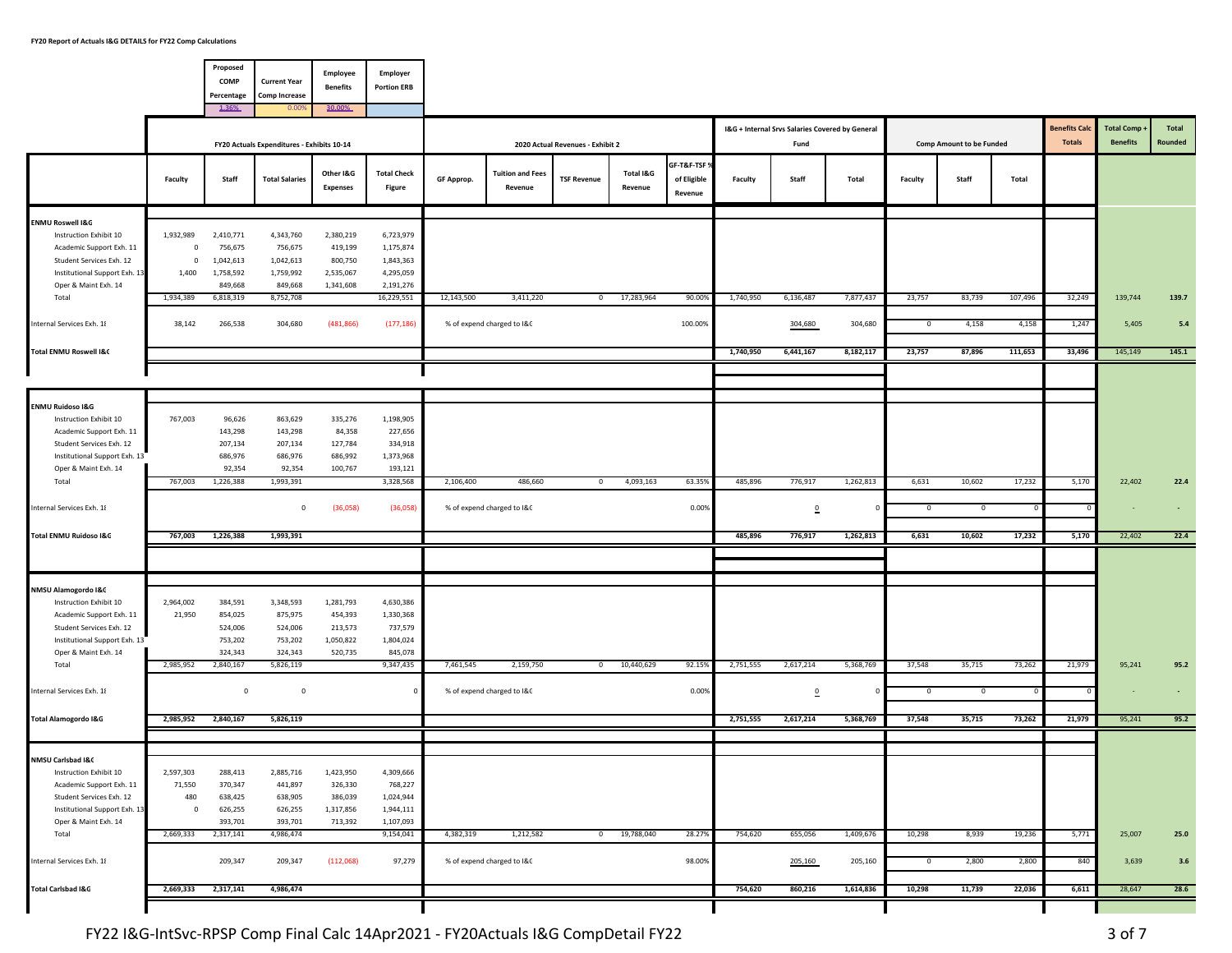|                                                                                                                                                                          |                                               | Proposed<br>COMP<br>Percentage<br>1.36%                       | <b>Current Year</b><br><b>Comp Increase</b><br>0.009           | Employee<br><b>Benefits</b><br>30.00%                         | Employer<br><b>Portion ERB</b>                                 |            |                                          |                                  |                      |                                        |            |                                                         |                       |                         |                                   |                  |                                      |                                      |                         |
|--------------------------------------------------------------------------------------------------------------------------------------------------------------------------|-----------------------------------------------|---------------------------------------------------------------|----------------------------------------------------------------|---------------------------------------------------------------|----------------------------------------------------------------|------------|------------------------------------------|----------------------------------|----------------------|----------------------------------------|------------|---------------------------------------------------------|-----------------------|-------------------------|-----------------------------------|------------------|--------------------------------------|--------------------------------------|-------------------------|
|                                                                                                                                                                          |                                               |                                                               | FY20 Actuals Expenditures - Exhibits 10-14                     |                                                               |                                                                |            |                                          | 2020 Actual Revenues - Exhibit 2 |                      |                                        |            | I&G + Internal Srvs Salaries Covered by General<br>Fund |                       |                         | <b>Comp Amount to be Funded</b>   |                  | <b>Benefits Cal</b><br><b>Totals</b> | <b>Total Comp</b><br><b>Benefits</b> | <b>Total</b><br>Rounded |
|                                                                                                                                                                          | Faculty                                       | Staff                                                         | <b>Total Salaries</b>                                          | Other I&G<br><b>Expenses</b>                                  | <b>Total Check</b><br>Figure                                   | GF Approp. | <b>Tuition and Fees</b><br>Revenue       | <b>TSF Revenue</b>               | Total I&G<br>Revenue | GF-T&F-TSF 9<br>of Eligible<br>Revenue | Faculty    | Staff                                                   | Total                 | <b>Faculty</b>          | Staff                             | Total            |                                      |                                      |                         |
| NMSU Dona Ana I&C                                                                                                                                                        |                                               |                                                               |                                                                |                                                               |                                                                |            |                                          |                                  |                      |                                        |            |                                                         |                       |                         |                                   |                  |                                      |                                      |                         |
| Instruction Exhibit 10<br>Academic Support Exh. 11<br>Student Services Exh. 12<br>Institutional Support Exh. 13<br>Oper & Maint Exh. 14                                  | 12,646,682<br>5,794                           | 2,418,843<br>2,836,002<br>1,685,221<br>1,765,352<br>1,076,372 | 15,065,525<br>2,841,796<br>1,685,221<br>1,765,352<br>1,076,372 | 5,925,059<br>1,853,804<br>1,103,171<br>3,595,227<br>1,891,371 | 20,990,584<br>4,695,600<br>2,788,392<br>5,360,579<br>2,967,743 |            |                                          |                                  |                      |                                        |            |                                                         |                       |                         |                                   |                  |                                      |                                      |                         |
| Total<br>Internal Services Exh. 18                                                                                                                                       | 12,652,476                                    | 9,781,790<br>539,451                                          | 22,434,266<br>539,451                                          | (532, 136)                                                    | 36,802,898<br>7,315                                            | 24,069,622 | 10,571,465<br>% of expend charged to I&C | $\circ$                          | 40,869,856           | 84.769<br>99.70%                       | 10,724,239 | 8,291,045<br>537,833                                    | 19,015,284<br>537,833 | 146,343<br>$\mathbf{0}$ | 113,140<br>7,339                  | 259,483<br>7,339 | 77,845<br>2,202                      | 337,327<br>9,551                     | 337.3<br>9.6            |
| Total Dona Ana I&C                                                                                                                                                       | 12,652,476                                    | 9,781,790                                                     | 22,434,266                                                     |                                                               |                                                                |            |                                          |                                  |                      |                                        | 10,724,239 | 8,828,878                                               | 19,553,117            | 146,343                 | 120,479                           | 266,822          | 80,047                               | 346,878                              | 346.9                   |
|                                                                                                                                                                          |                                               |                                                               |                                                                |                                                               |                                                                |            |                                          |                                  |                      |                                        |            |                                                         |                       |                         |                                   |                  |                                      |                                      |                         |
| NMSU Grants I&C                                                                                                                                                          |                                               |                                                               |                                                                |                                                               |                                                                |            |                                          |                                  |                      |                                        |            |                                                         |                       |                         |                                   |                  |                                      |                                      |                         |
| Instruction Exhibit 10<br>Academic Support Exh. 11<br>Student Services Exh. 12<br>Institutional Support Exh. 13<br>Oper & Maint Exh. 14                                  | 1,104,380<br>594<br>$^{\circ}$                | 13,047<br>173,981<br>341,165<br>330,393<br>135,582            | 1,117,427<br>174,575<br>341,165<br>330,393<br>135,582          | 490,487<br>221,326<br>168,067<br>496,820<br>379,571           | 1,607,914<br>395,901<br>509,232<br>827,213<br>515,153          |            |                                          |                                  |                      |                                        |            |                                                         |                       |                         |                                   |                  |                                      |                                      |                         |
| Total                                                                                                                                                                    | 1,104,974                                     | 994,168                                                       | 2,099,142                                                      |                                                               | 3,855,413                                                      | 3,783,100  | 794,221                                  | $\mathbf{0}$                     | 4,972,050            | 92.069                                 | 1,017,239  | 915,231                                                 | 1,932,470             | 13,881                  | 12,489                            | 26,370           | 7,911                                | 34,282                               | 34.3                    |
| Internal Services Exh. 18                                                                                                                                                |                                               | $\mathbf 0$                                                   | $\mathbf 0$                                                    | (4,570)                                                       | (4,570)                                                        |            | % of expend charged to I&C               |                                  |                      | 99.90%                                 |            | $\Omega$                                                |                       | $\mathbf 0$             | $\mathbf 0$                       |                  |                                      |                                      |                         |
| <b>Total Grants I&amp;G</b>                                                                                                                                              | 1,104,974                                     | 994,168                                                       | 2,099,142                                                      |                                                               |                                                                |            |                                          |                                  |                      |                                        | 1,017,239  | 915,231                                                 | 1,932,470             | 13,881                  | 12,489                            | 26,370           | 7,911                                | 34,282                               | 34.3                    |
|                                                                                                                                                                          |                                               |                                                               |                                                                |                                                               |                                                                |            |                                          |                                  |                      |                                        |            |                                                         |                       |                         |                                   |                  |                                      |                                      |                         |
| UNM Gallup I&C<br>Instruction Exhibit 10<br>Academic Support Exh. 11<br>Student Services Exh. 12<br>Institutional Support Exh. 13<br>Oper & Maint Exh. 14                | 4,970,073<br>292,182<br>$^{\circ}$<br>176,467 | 491,413<br>342,975<br>777,099<br>824,649<br>645,439           | 5,461,486<br>635,157<br>777,099<br>1,001,116<br>645,439        | 2,146,230<br>665,815<br>319,126<br>1,122,891<br>863,859       | 7,607,716<br>1,300,972<br>1,096,225<br>2,124,007<br>1,509,298  |            |                                          |                                  |                      |                                        |            |                                                         |                       |                         |                                   |                  |                                      |                                      |                         |
| Total                                                                                                                                                                    | 5,438,722                                     | 3,081,575                                                     | 8,520,297                                                      |                                                               | 13,638,218                                                     | 9,479,002  | 3,132,268                                |                                  | 15,669,854           | 80.48%                                 | 4,377,083  | 2,480,052                                               | 6,857,135             | 59,730                  | 33,843                            | 93,572           | 28,072                               | 121,644                              | 121.6                   |
| Internal Services Exh. 18                                                                                                                                                |                                               |                                                               | $\mathbb O$                                                    | 10,925                                                        | 10,925                                                         |            | % of expend charged to I&C               |                                  |                      | 0.00%                                  |            | $\Omega$                                                |                       | $^{\circ}$              | $\mathbf 0$                       |                  |                                      |                                      | ٠                       |
| <b>Total Gallup I&amp;C</b>                                                                                                                                              | 5,438,722                                     | 3,081,575                                                     | 8,520,297                                                      |                                                               |                                                                |            |                                          |                                  |                      |                                        | 4,377,083  | 2,480,052                                               | 6,857,135             | 59,730                  | 33,843                            | 93,572           | 28,072                               | 121,644                              | 121.6                   |
| <b>UNM Los Alamos I&amp;C</b><br>Instruction Exhibit 10<br>Academic Support Exh. 11<br>Student Services Exh. 12<br>Institutional Support Exh. 13<br>Oper & Maint Exh. 14 | 1,144,632<br>177,086<br>21,315<br>156,000     | 48,337<br>214,782<br>304,231<br>419,780<br>82,651             | 1,192,969<br>391,868<br>325,546<br>575,780<br>82,651           | 371,544<br>216,825<br>181,618<br>454,346<br>272,657           | 1,564,513<br>608,693<br>507,164<br>1,030,126<br>355,308        |            |                                          |                                  |                      |                                        |            |                                                         |                       |                         |                                   |                  |                                      |                                      |                         |
| Total                                                                                                                                                                    | 1,499,033                                     | 1,069,781                                                     | 2,568,814                                                      |                                                               | 4,065,804                                                      | 1,887,600  | 999,171                                  | $^{\circ}$                       | 4,614,354            | 62.56%                                 | 937,795    | 669,255                                                 | 1,607,050             | 12,797                  | 9,133                             | 21,930           | 6,579                                | 28,509                               | 28.5                    |
| Internal Services Exh. 18<br><b>Total Los Alamos I&amp;C</b>                                                                                                             |                                               | $\circ$<br>1,499,033 1,069,781                                | $\mathbb O$<br>2,568,814                                       | $\,$ 0                                                        |                                                                |            | % of expend charged to I&C               |                                  |                      | 0.00%                                  | 937,795    | $\overline{\mathbf{0}}$<br>669,255                      | 1,607,050             | $\mathbf{0}$<br>12,797  | $\overline{\phantom{0}}$<br>9,133 | 21,930           | 6,579                                | 28,509                               | $\sim$<br>28.5          |

┑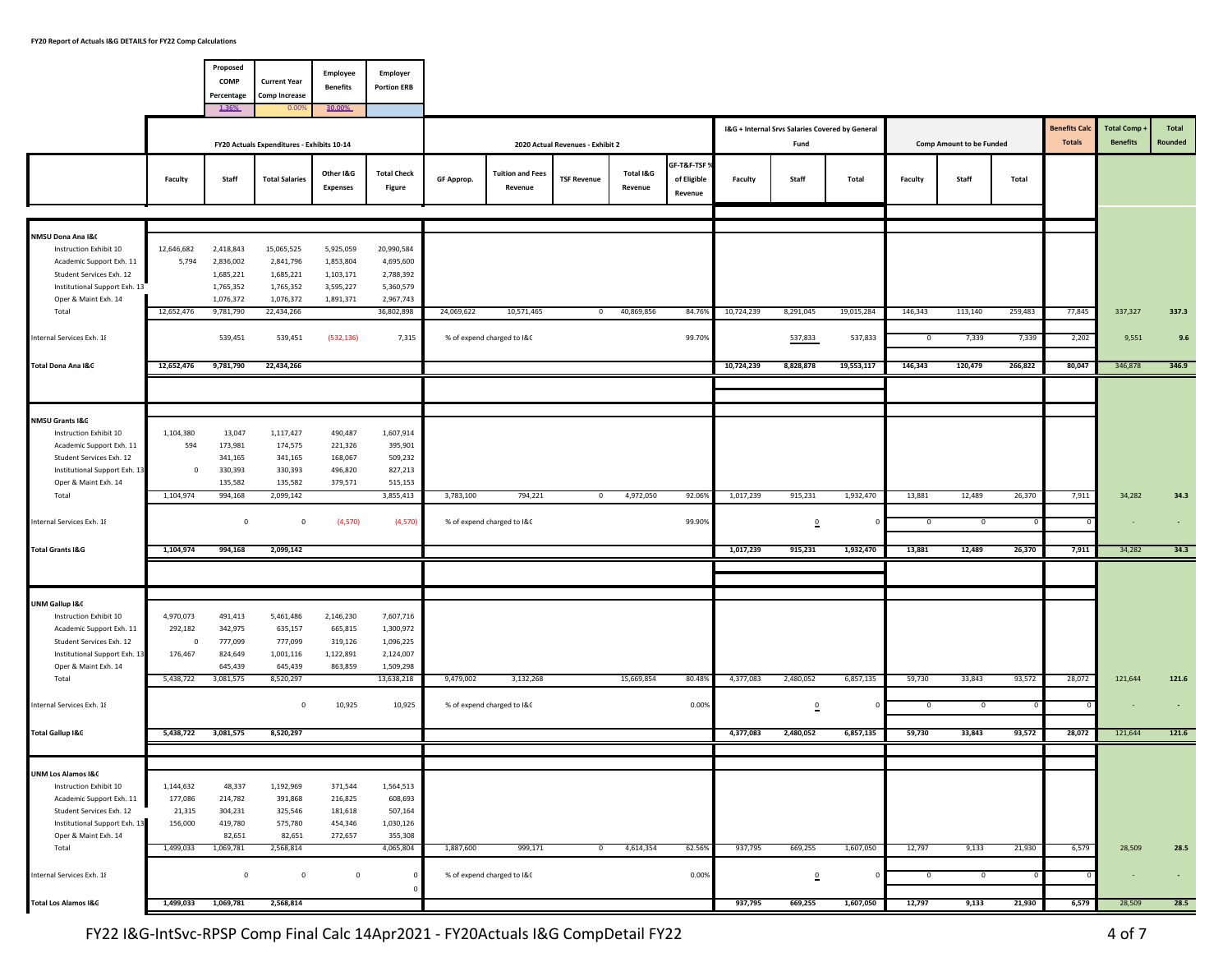|                                                                                                                                         |                                       | Proposed<br>COMP<br>Percentage                      | <b>Current Year</b><br><b>Comp Increase</b>           | Employee<br><b>Benefits</b>                           | Employer<br><b>Portion ERB</b>                            |            |                                       |                                  |                      |                                        |            |                                                         |            |                |                                 |         |                                      |                                      |                  |
|-----------------------------------------------------------------------------------------------------------------------------------------|---------------------------------------|-----------------------------------------------------|-------------------------------------------------------|-------------------------------------------------------|-----------------------------------------------------------|------------|---------------------------------------|----------------------------------|----------------------|----------------------------------------|------------|---------------------------------------------------------|------------|----------------|---------------------------------|---------|--------------------------------------|--------------------------------------|------------------|
|                                                                                                                                         |                                       | 1.36%                                               | 0.009                                                 | 30.00%                                                |                                                           |            |                                       |                                  |                      |                                        |            |                                                         |            |                |                                 |         |                                      |                                      |                  |
|                                                                                                                                         |                                       |                                                     | FY20 Actuals Expenditures - Exhibits 10-14            |                                                       |                                                           |            |                                       | 2020 Actual Revenues - Exhibit 2 |                      |                                        |            | I&G + Internal Srvs Salaries Covered by General<br>Fund |            |                | <b>Comp Amount to be Funded</b> |         | <b>Benefits Cal</b><br><b>Totals</b> | <b>Total Comp</b><br><b>Benefits</b> | Total<br>Rounded |
|                                                                                                                                         | Faculty                               | Staff                                               | <b>Total Salaries</b>                                 | Other I&G<br><b>Expenses</b>                          | <b>Total Check</b><br>Figure                              | GF Approp. | <b>Tuition and Fees</b><br>Revenue    | <b>TSF Revenue</b>               | Total I&G<br>Revenue | GF-T&F-TSF 9<br>of Eligible<br>Revenue | Faculty    | Staff                                                   | Total      | Faculty        | Staff                           | Total   |                                      |                                      |                  |
| UNM Taos I&C                                                                                                                            |                                       |                                                     |                                                       |                                                       |                                                           |            |                                       |                                  |                      |                                        |            |                                                         |            |                |                                 |         |                                      |                                      |                  |
| Instruction Exhibit 10<br>Academic Support Exh. 11<br>Student Services Exh. 12<br>Institutional Support Exh. 13<br>Oper & Maint Exh. 14 | 1,787,175<br>78,176<br>138<br>156,560 | 121,866<br>237,003<br>480,121<br>702,439<br>395,105 | 1,909,041<br>315,179<br>480,259<br>858,999<br>395,105 | 754,565<br>150,290<br>223,846<br>1,092,375<br>644,092 | 2,663,606<br>465,469<br>704,105<br>1,951,374<br>1,039,197 |            |                                       |                                  |                      |                                        |            |                                                         |            |                |                                 |         |                                      |                                      |                  |
| Total<br>Internal Services Exh. 18                                                                                                      | 2,022,049                             | 1,936,534<br>$\mathbf 0$                            | 3,958,583<br>$\overline{0}$                           | $\mathbf 0$                                           | 6,823,751                                                 | 3,988,500  | 982,874<br>% of expend charged to I&C | $\circ$                          | 7,972,614            | 62.36%<br>0.00%                        | 1,260,950  | 1,207,623<br>$\overline{\phantom{a}}$                   | 2,468,572  | 17,207<br>0    | 16,479<br>0                     | 33,686  | 10,106                               | 43,792                               | 43.8             |
| <b>Total Taos I&amp;C</b>                                                                                                               | 2,022,049                             | 1,936,534                                           | 3,958,583                                             |                                                       |                                                           |            |                                       |                                  |                      |                                        | 1,260,950  | 1,207,623                                               | 2,468,572  | 17,207         | 16,479                          | 33,686  | 10,106                               | 43,792                               | 43.8             |
|                                                                                                                                         |                                       |                                                     |                                                       |                                                       |                                                           |            |                                       |                                  |                      |                                        |            |                                                         |            |                |                                 |         |                                      |                                      |                  |
|                                                                                                                                         |                                       |                                                     |                                                       |                                                       |                                                           |            |                                       |                                  |                      |                                        |            |                                                         |            |                |                                 |         |                                      |                                      |                  |
| UNM Valencia I&C<br>Instruction Exhibit 10<br>Academic Support Exh. 11<br>Student Services Exh. 12                                      | 2,509,251<br>224,982                  | 325,790<br>561,297<br>704,741                       | 2,835,041<br>786,279<br>704,741                       | 1,448,518<br>491,523<br>576,610                       | 4,283,559<br>1,277,802<br>1,281,351                       |            |                                       |                                  |                      |                                        |            |                                                         |            |                |                                 |         |                                      |                                      |                  |
| Institutional Support Exh. 13<br>Oper & Maint Exh. 14                                                                                   |                                       | 1,186,202<br>361,104                                | 1,186,202<br>361,104                                  | 779,510<br>680,006                                    | 1,965,712<br>1,041,110                                    |            |                                       |                                  |                      |                                        |            |                                                         |            |                |                                 |         |                                      |                                      |                  |
| Total                                                                                                                                   | 2,734,233                             | 3,139,134                                           | 5,873,367                                             |                                                       | 9,849,534                                                 | 5,885,700  | 1,566,655                             |                                  | $0$ 11,138,125       | 66.919                                 | 1,829,475  | 2,100,395                                               | 3,929,870  | 24,965         | 28,662                          | 53,627  | 16,088                               | 69,715                               | 69.7             |
| Internal Services Exh. 18                                                                                                               |                                       |                                                     | $\mathbf 0$                                           | (6,982)                                               | (6,982)                                                   |            | % of expend charged to I&C            |                                  |                      | 89.45%                                 |            | $\Omega$                                                |            | 0              | 0                               |         |                                      |                                      |                  |
| Total Valencia I&C                                                                                                                      | 2,734,233                             | 3,139,134                                           | 5,873,367                                             |                                                       |                                                           |            |                                       |                                  |                      |                                        | 1,829,475  | 2,100,395                                               | 3,929,870  | 24,965         | 28,662                          | 53,627  | 16,088                               | 69,715                               | 69.7             |
|                                                                                                                                         |                                       |                                                     |                                                       |                                                       |                                                           |            |                                       |                                  |                      |                                        |            |                                                         |            |                |                                 |         |                                      |                                      |                  |
| <b>Central NM Community College I&amp;G</b><br>Instruction Exhibit 10                                                                   | 34,989,120                            | 1,454,403                                           | 36,443,523                                            | 25,231,906                                            | 61,675,429                                                |            |                                       |                                  |                      |                                        |            |                                                         |            |                |                                 |         |                                      |                                      |                  |
| Academic Support Exh. 11<br>Student Services Exh. 12                                                                                    | 270,892<br>843                        | 9,928,429<br>11,937,457                             | 10,199,321<br>11,938,300                              | 6,575,543<br>7,884,976                                | 16,774,864<br>19,823,276                                  |            |                                       |                                  |                      |                                        |            |                                                         |            |                |                                 |         |                                      |                                      |                  |
| Institutional Support Exh. 13<br>Oper & Maint Exh. 14                                                                                   |                                       | 0 12,946,028<br>4,576,866                           | 12,946,028<br>4,576,866                               | 9,418,272<br>8,559,879                                | 22,364,300<br>13,136,745                                  |            |                                       |                                  |                      |                                        |            |                                                         |            |                |                                 |         |                                      |                                      |                  |
| Total                                                                                                                                   | 35,260,855                            | 40,843,183                                          | 76,104,038                                            |                                                       | 133,774,614                                               | 60,141,000 | 25,339,432                            |                                  | 0 145,672,853        | 58.68%                                 | 20,691,070 | 23,966,780                                              | 44,657,849 | 282,350        | 327,051                         | 609,401 | 182,820                              | 792,221                              | 792.2            |
| Internal Services Exh. 18                                                                                                               |                                       | 5,149,281                                           | 5,149,281                                             | (5, 122, 131)                                         | 27,150                                                    |            | % of expend charged to I&C            |                                  |                      | 99.99%                                 |            | 5,148,766                                               | 5,148,766  | 0              | 70,260                          | 70,260  | 21,078                               | 91,338                               | 91.3             |
| Total CNM I&G                                                                                                                           | 35,260,855                            | 40,843,183                                          | 76,104,038                                            |                                                       |                                                           |            |                                       |                                  |                      |                                        | 20,691,070 | 29,115,546                                              | 49,806,616 | 282,350        | 397,311                         | 679,661 | 203,898                              | 883,559                              | 883.5            |
|                                                                                                                                         |                                       |                                                     |                                                       |                                                       |                                                           |            |                                       |                                  |                      |                                        |            |                                                         |            |                |                                 |         |                                      |                                      |                  |
| Clovis I&G<br>Instruction Exhibit 10                                                                                                    | 3,631,723                             | 438,451                                             | 4,070,174                                             | 2,937,068                                             | 7,007,242                                                 |            |                                       |                                  |                      |                                        |            |                                                         |            |                |                                 |         |                                      |                                      |                  |
| Academic Support Exh. 11<br>Student Services Exh. 12<br>Institutional Support Exh. 13                                                   | 170,868                               | 569,159<br>898,768<br>1,375,157                     | 740,027<br>898,768<br>1,375,157                       | 511,276<br>647,100<br>1,318,270                       | 1,251,303<br>1,545,868<br>2,693,427                       |            |                                       |                                  |                      |                                        |            |                                                         |            |                |                                 |         |                                      |                                      |                  |
| Oper & Maint Exh. 14                                                                                                                    |                                       | 341,354                                             | 341,354                                               | 1,279,898                                             | 1,621,252                                                 |            |                                       |                                  |                      |                                        |            |                                                         |            |                |                                 |         |                                      |                                      |                  |
| Total                                                                                                                                   | 3,802,591                             | 3,622,889                                           | 7,425,480                                             |                                                       | 14,119,092                                                | 10,256,262 | 3,076,761                             | 0                                | 15,249,715           | 87.43%                                 | 3,324,605  | 3,167,492                                               | 6,492,097  | 45,368         | 43,224                          | 88,591  | 26,577                               | 115,169                              | 115.2            |
| Internal Services Exh. 18                                                                                                               |                                       | 584,319                                             | 584,319                                               | (598, 583)                                            | (14, 264)                                                 |            | % of expend charged to I&C            |                                  |                      | 100.00%                                |            | 584,319                                                 | 584,319    | $\overline{0}$ | 7,974                           | 7,974   | 2,392                                | 10,366                               | 10.4             |
| <b>Total Clovis I&amp;G</b>                                                                                                             | 3,802,591                             | 3,622,889                                           | 7,425,480                                             |                                                       |                                                           |            |                                       |                                  |                      |                                        | 3,324,605  | 3,751,811                                               | 7,076,416  | 45,368         | 51,197                          | 96,565  | 28,969                               | 125,534                              | 125.6            |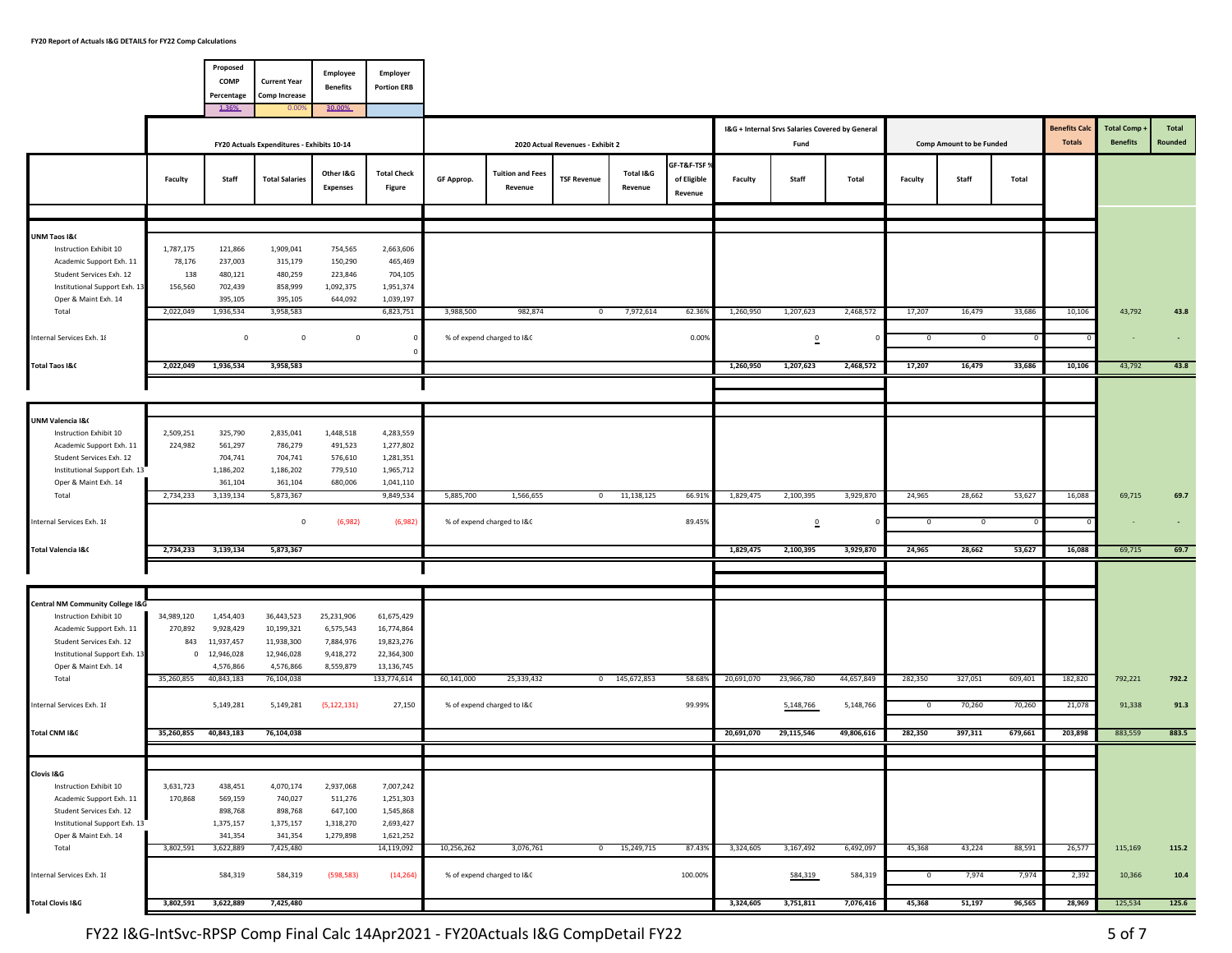|                                                                                                                                                                       |                       | Proposed<br>COMP<br>Percentage                        | <b>Current Year</b><br><b>Comp Increase</b>             | <b>Employee</b><br><b>Benefits</b>                      | <b>Employer</b><br><b>Portion ERB</b>                       |            |                                          |                                  |                      |                                        |           |                        |                                                 |                |                                 |                   |                      |                   |               |
|-----------------------------------------------------------------------------------------------------------------------------------------------------------------------|-----------------------|-------------------------------------------------------|---------------------------------------------------------|---------------------------------------------------------|-------------------------------------------------------------|------------|------------------------------------------|----------------------------------|----------------------|----------------------------------------|-----------|------------------------|-------------------------------------------------|----------------|---------------------------------|-------------------|----------------------|-------------------|---------------|
|                                                                                                                                                                       |                       | 1.36%                                                 | 0.009                                                   | 30.00%                                                  |                                                             |            |                                          |                                  |                      |                                        |           |                        | I&G + Internal Srvs Salaries Covered by General |                |                                 |                   | <b>Benefits Cald</b> | <b>Total Comp</b> | <b>Total</b>  |
|                                                                                                                                                                       |                       |                                                       | FY20 Actuals Expenditures - Exhibits 10-14              |                                                         |                                                             |            |                                          | 2020 Actual Revenues - Exhibit 2 |                      |                                        |           | Fund                   |                                                 |                | <b>Comp Amount to be Funded</b> |                   | <b>Totals</b>        | <b>Benefits</b>   | Rounded       |
|                                                                                                                                                                       | Faculty               | Staff                                                 | <b>Total Salaries</b>                                   | Other I&G<br><b>Expenses</b>                            | <b>Total Check</b><br>Figure                                | GF Approp. | <b>Tuition and Fees</b><br>Revenue       | <b>TSF Revenue</b>               | Total I&G<br>Revenue | GF-T&F-TSF 9<br>of Eligible<br>Revenue | Faculty   | Staff                  | Total                                           | Faculty        | Staff                           | Total             |                      |                   |               |
|                                                                                                                                                                       |                       |                                                       |                                                         |                                                         |                                                             |            |                                          |                                  |                      |                                        |           |                        |                                                 |                |                                 |                   |                      |                   |               |
| Luna Community College I&G<br>Instruction Exhibit 10<br>Academic Support Exh. 11<br>Student Services Exh. 12<br>Institutional Support Exh. 13<br>Oper & Maint Exh. 14 | 1,610,397             | 721,019<br>220,517<br>973,630<br>1,134,974<br>574,171 | 2,331,416<br>220,517<br>973,630<br>1,134,974<br>574,171 | 1,318,291<br>269,199<br>657,546<br>886,126<br>1,321,511 | 3,649,707<br>489,716<br>1,631,176<br>2,021,100<br>1,895,682 |            |                                          |                                  |                      |                                        |           |                        |                                                 |                |                                 |                   |                      |                   |               |
| Total<br>Internal Services Exh. 18                                                                                                                                    | 1,610,397             | 3,624,311<br>336,474                                  | 5,234,708<br>336,474                                    | (336, 474)                                              | 9,687,381                                                   | 7,822,825  | 708,358<br>% of expend charged to I&C    |                                  | $0$ 10,644,041       | 80.159<br>100.00%                      | 1,290,733 | 2,904,885<br>336,474   | 4,195,618<br>336,474                            | 17,613<br>0    | 39,640<br>4,592                 | 57,253<br>4,592   | 17,176<br>1,377      | 74,429<br>5,969   | 74.4<br>$6.0$ |
| Total Luna I&G                                                                                                                                                        | 1,610,397             | 3,624,311                                             | 5,234,708                                               |                                                         |                                                             |            |                                          |                                  |                      |                                        | 1,290,733 | 3,241,359              | 4,532,092                                       | 17,613         | 44,232                          | 61,845            | 18,553               | 80,398            | 80.4          |
|                                                                                                                                                                       |                       |                                                       |                                                         |                                                         |                                                             |            |                                          |                                  |                      |                                        |           |                        |                                                 |                |                                 |                   |                      |                   |               |
|                                                                                                                                                                       |                       |                                                       |                                                         |                                                         |                                                             |            |                                          |                                  |                      |                                        |           |                        |                                                 |                |                                 |                   |                      |                   |               |
| <b>Mesalands Community College I&amp;G</b><br>Instruction Exhibit 10<br>Academic Support Exh. 11<br>Student Services Exh. 12                                          | 1,268,903             | 64,890<br>340,977<br>432,447                          | 1,333,793<br>340,977<br>432,447                         | 840,378<br>235,816<br>236,361                           | 2,174,171<br>576,793<br>668,808                             |            |                                          |                                  |                      |                                        |           |                        |                                                 |                |                                 |                   |                      |                   |               |
| Institutional Support Exh. 13<br>Oper & Maint Exh. 14                                                                                                                 |                       | 711,171<br>160,292                                    | 711,171<br>160,292                                      | 425,205<br>544,840                                      | 1,136,376<br>705,132                                        |            |                                          |                                  |                      |                                        |           |                        |                                                 |                |                                 |                   |                      |                   |               |
| Total                                                                                                                                                                 | 1,268,903             | 1,709,777                                             | 2,978,680                                               |                                                         | 5,261,280                                                   | 4,432,500  | 742,454                                  | $^{\circ}$                       | 5,572,828            | 92.86%                                 | 1,178,303 | 1,587,699              | 2,766,002                                       | 16,079         | 21,666                          | 37,745            | 11,323               | 49,068            | 49.1          |
| Internal Services Exh. 18                                                                                                                                             |                       | 126,049                                               | 126,049                                                 | (128, 177)                                              | (2, 128)                                                    |            | % of expend charged to I&C               |                                  |                      | 100.00%                                |           | 126,049                | 126,049                                         | $\overline{0}$ | 1,720                           | 1,720             | 516                  | 2,236             | $2.2$         |
| <b>Total Mesalands I&amp;G</b>                                                                                                                                        | 1,268,903             | 1,709,777                                             | 2,978,680                                               |                                                         |                                                             |            |                                          |                                  |                      |                                        | 1,178,303 | 1,713,748              | 2,892,051                                       | 16,079         | 23,386                          | 39,465            | 11,839               | 51,304            | 51.3          |
|                                                                                                                                                                       |                       |                                                       |                                                         |                                                         |                                                             |            |                                          |                                  |                      |                                        |           |                        |                                                 |                |                                 |                   |                      |                   |               |
| NM Junior College I&G<br>Instruction Exhibit 10                                                                                                                       | 5,225,410             | 957,130                                               | 6,182,540                                               | 3,190,423                                               | 9,372,963                                                   |            |                                          |                                  |                      |                                        |           |                        |                                                 |                |                                 |                   |                      |                   |               |
| Academic Support Exh. 11<br>Student Services Exh. 12                                                                                                                  |                       | 1,011,250<br>1,064,416                                | 1,011,250<br>1,064,416                                  | 1,028,377<br>774,686                                    | 2,039,627<br>1,839,102                                      |            |                                          |                                  |                      |                                        |           |                        |                                                 |                |                                 |                   |                      |                   |               |
| Institutional Support Exh. 13                                                                                                                                         |                       | 2,423,270                                             | 2,423,270                                               | 1,752,609                                               | 4,175,879                                                   |            |                                          |                                  |                      |                                        |           |                        |                                                 |                |                                 |                   |                      |                   |               |
| Oper & Maint Exh. 14<br>Total                                                                                                                                         | 5,225,410             | 1,392,970<br>6,849,036                                | 1,392,970<br>12,074,446                                 | 2,102,704                                               | 3,495,674<br>20,923,245                                     | 6,198,932  | 3,983,573                                | $\mathbf{0}$                     | 47,069,455           | 21.63%                                 | 1,130,256 | 1,481,446              | 2,611,703                                       | 15,423         | 20,216                          | 35,639            | 10,692               | 46,331            | 46.3          |
| Internal Services Exh. 18                                                                                                                                             |                       | 640,570                                               | 640,570                                                 | (486, 376)                                              | 154,194                                                     |            | % of expend charged to I&C               |                                  |                      | 100.00%                                |           | 640,570                | 640,570                                         | $^{\circ}$     | 8,741                           | 8,741             | 2,622                | 11,364            | 11.4          |
| Total NMJC I&G                                                                                                                                                        | 5,225,410             | 6,849,036                                             | 12,074,446                                              |                                                         |                                                             |            |                                          |                                  |                      |                                        | 1,130,256 | 2,122,016              | 3,252,273                                       | 15,423         | 28,957                          | 44,381            | 13,314               | 57,695            | 57.7          |
|                                                                                                                                                                       |                       |                                                       |                                                         |                                                         |                                                             |            |                                          |                                  |                      |                                        |           |                        |                                                 |                |                                 |                   |                      |                   |               |
| San Juan College I&G                                                                                                                                                  |                       |                                                       |                                                         |                                                         |                                                             |            |                                          |                                  |                      |                                        |           |                        |                                                 |                |                                 |                   |                      |                   |               |
| Instruction Exhibit 10<br>Academic Support Exh. 11                                                                                                                    | 13,653,312<br>26,012  | 2,162,178<br>2,414,611                                | 15,815,490<br>2,440,623                                 | 10,427,108<br>1,910,700                                 | 26,242,598<br>4,351,323                                     |            |                                          |                                  |                      |                                        |           |                        |                                                 |                |                                 |                   |                      |                   |               |
| Student Services Exh. 12                                                                                                                                              | $^{\circ}$            | 2,907,893                                             | 2,907,893                                               | 1,918,280                                               | 4,826,173                                                   |            |                                          |                                  |                      |                                        |           |                        |                                                 |                |                                 |                   |                      |                   |               |
| Institutional Support Exh. 13                                                                                                                                         | $\mathbf 0$           | 3,709,732                                             | 3,709,732                                               | 3,693,654                                               | 7,403,386                                                   |            |                                          |                                  |                      |                                        |           |                        |                                                 |                |                                 |                   |                      |                   |               |
| Oper & Maint Exh. 14                                                                                                                                                  | $\mathbf{0}$          | 1,940,702                                             | 1,940,702                                               | 3,896,041                                               | 5,836,743                                                   |            |                                          |                                  |                      |                                        |           |                        |                                                 |                |                                 |                   |                      |                   |               |
| Total                                                                                                                                                                 | 13,679,324 13,135,116 | 1,549,229                                             | 26,814,440<br>1,549,229                                 | 3,597,672                                               | 48,660,223<br>5,146,901                                     | 25,448,604 | 11,018,175<br>% of expend charged to I&C | $\circ$                          | 52,577,447           | 69.36%<br>100.00%                      | 9,487,979 | 9,110,516<br>1,549,229 | 18,598,496<br>1,549,229                         | 129,473<br>0   | 124,322<br>21,141               | 253,795<br>21,141 | 76,139<br>6,342      | 329,934<br>27,483 | 329.9<br>27.5 |
| Internal Services Exh. 18                                                                                                                                             |                       |                                                       |                                                         |                                                         |                                                             |            |                                          |                                  |                      |                                        |           |                        |                                                 |                |                                 |                   |                      |                   |               |
| Total SJC I&G                                                                                                                                                         | 13,679,324 13,135,116 |                                                       | 26,814,440                                              |                                                         |                                                             |            |                                          |                                  |                      |                                        | 9,487,979 | 10,659,745             | 20,147,725                                      | 129,473        | 145,463                         | 274,936           | 82,481               | 357,417           | 357.4         |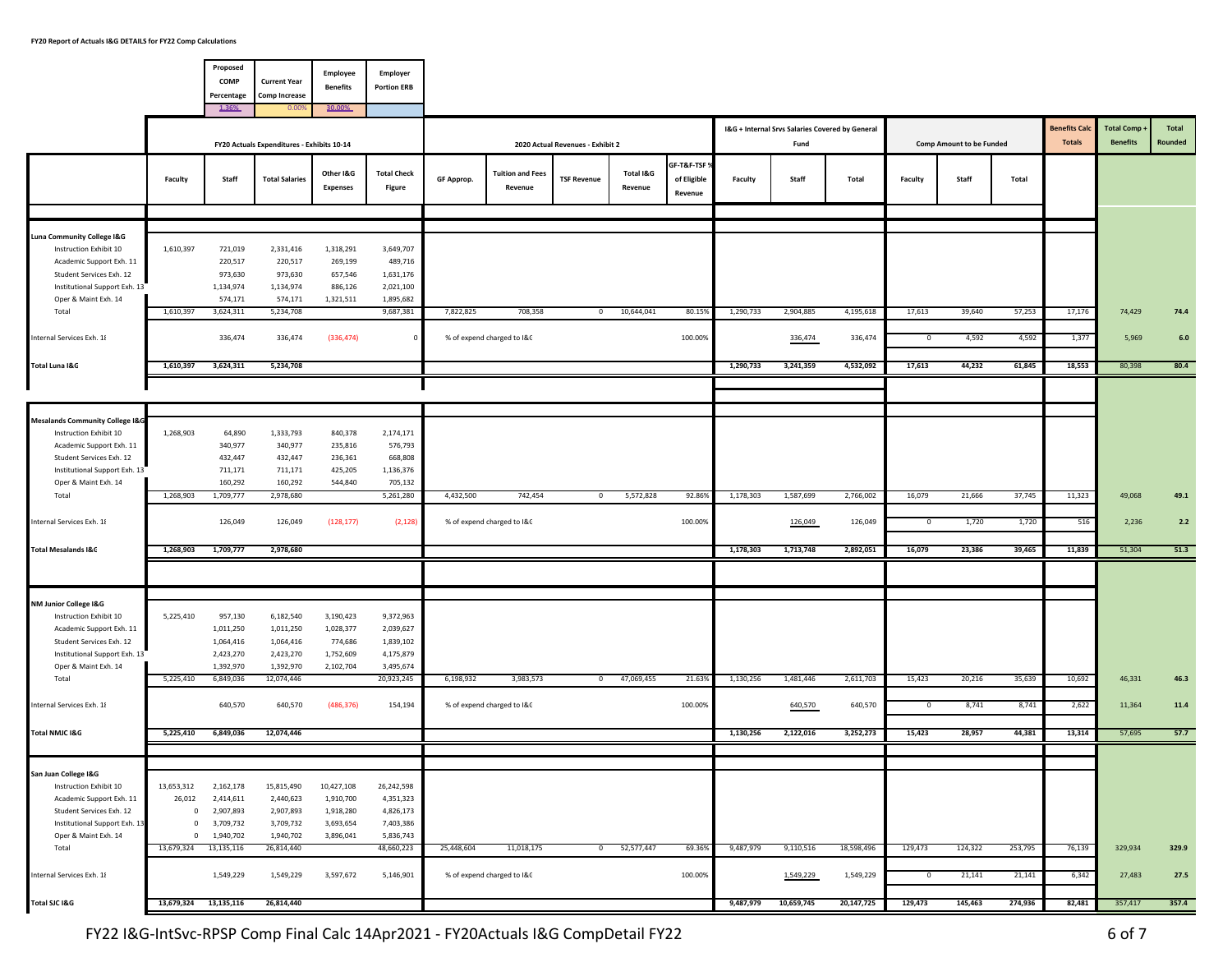|                                                                                                                                                                                                     |                         | Proposed<br>COMP<br>Percentage<br>1.36%                                | <b>Current Year</b><br><b>Comp Increase</b><br>0.00%                   | <b>Employee</b><br><b>Benefits</b><br>30.00%                  | Employer<br><b>Portion ERB</b>                                              |            |                                              |                                  |                      |                                      |           | I&G + Internal Srvs Salaries Covered by General |                        |                        |                                 |                   | <b>Benefits Cald</b> | <b>Total Comp</b> | Total          |
|-----------------------------------------------------------------------------------------------------------------------------------------------------------------------------------------------------|-------------------------|------------------------------------------------------------------------|------------------------------------------------------------------------|---------------------------------------------------------------|-----------------------------------------------------------------------------|------------|----------------------------------------------|----------------------------------|----------------------|--------------------------------------|-----------|-------------------------------------------------|------------------------|------------------------|---------------------------------|-------------------|----------------------|-------------------|----------------|
|                                                                                                                                                                                                     |                         |                                                                        | FY20 Actuals Expenditures - Exhibits 10-14                             |                                                               |                                                                             |            |                                              | 2020 Actual Revenues - Exhibit 2 |                      |                                      |           | Fund                                            |                        |                        | <b>Comp Amount to be Funded</b> |                   | <b>Totals</b>        | <b>Benefits</b>   | Rounded        |
|                                                                                                                                                                                                     | Faculty                 | Staff                                                                  | <b>Total Salaries</b>                                                  | Other I&G<br><b>Expenses</b>                                  | <b>Total Check</b><br>Figure                                                | GF Approp. | <b>Tuition and Fees</b><br>Revenue           | <b>TSF Revenue</b>               | Total I&G<br>Revenue | GF-T&F-TSF<br>of Eligible<br>Revenue | Faculty   | Staff                                           | Total                  | Faculty                | Staff                           | Total             |                      |                   |                |
|                                                                                                                                                                                                     |                         |                                                                        |                                                                        |                                                               |                                                                             |            |                                              |                                  |                      |                                      |           |                                                 |                        |                        |                                 |                   |                      |                   |                |
| Santa Fe Community College I&G<br>Instruction Exhibit 10<br>Academic Support Exh. 11<br>Student Services Exh. 12<br>Institutional Support Exh. 13<br>Oper & Maint Exh. 14                           | 7,931,913               | 2,187,890<br>2,035,983<br>1,967,622<br>3,261,266<br>1,599,379          | 10,119,803<br>2,035,983<br>1,967,622<br>3,261,266<br>1,599,379         | 5,894,249<br>1,369,232<br>1,379,262<br>3,170,272<br>2,607,672 | 16,014,052<br>3,405,215<br>3,346,884<br>6,431,538<br>4,207,051              |            |                                              |                                  |                      |                                      |           |                                                 |                        |                        |                                 |                   |                      |                   |                |
| Total<br>Internal Services Exh. 18                                                                                                                                                                  | 7,931,913               | 11,052,140<br>1,357,432                                                | 18,984,053<br>1,357,432                                                | 2,514,044                                                     | 33,404,740<br>3,871,476                                                     | 10,825,700 | 6,730,460<br>% of expend charged to I&C      | $\mathbf{0}$                     | 39,077,100           | 44.93%<br>100.00%                    | 3,563,809 | 4,965,727<br>1,357,432                          | 8,529,535<br>1,357,432 | 48,632<br>$\mathbf{0}$ | 67,762<br>18,524                | 116,394<br>18,524 | 34,918<br>5,557      | 151,312<br>24,081 | 151.3<br>24.1  |
| Total SFCC I&G                                                                                                                                                                                      | 7,931,913 11,052,140    |                                                                        | 18,984,053                                                             |                                                               |                                                                             |            |                                              |                                  |                      |                                      | 3,563,809 | 6,323,159                                       | 9,886,967              | 48,632                 | 86,286                          | 134,918           | 40,475               | 175,393           | 175.4          |
|                                                                                                                                                                                                     |                         |                                                                        |                                                                        |                                                               |                                                                             |            |                                              |                                  |                      |                                      |           |                                                 |                        |                        |                                 |                   |                      |                   |                |
| NM Military Institute I&C<br>Instruction Exhibit 10<br>Academic Support Exh. 11<br>Student Services Exh. 12<br>Institutional Support Exh. 13                                                        | 5,156,428               | 2,274,954<br>769,115<br>780,508<br>1,848,232                           | 7,431,382<br>769,115<br>780,508<br>1,848,232                           | 3,717,692<br>482,758<br>1,104,871<br>1,484,534                | 11,149,074<br>1,251,873<br>1,885,379<br>3,332,766                           |            |                                              |                                  |                      |                                      |           |                                                 |                        |                        |                                 |                   |                      |                   |                |
| Oper & Maint Exh. 14<br>Total                                                                                                                                                                       | 5,156,428               | 1,505,651<br>7,178,460                                                 | 1,505,651<br>12,334,888                                                | 1,782,902                                                     | 3,288,553<br>20,907,645                                                     | 1,376,200  | 2,747,883                                    | $\overline{0}$                   | 28,519,701           | 14.46%                               | 745,619   | 1,038,005                                       | 1,783,625              | 10,175                 | 14,165                          | 24,339            | 7,302                | 31,641            | 31.6           |
| Internal Services Exh. 18                                                                                                                                                                           |                         | 581,103                                                                | 581,103                                                                | (28, 629)                                                     | 552,474                                                                     |            | % of expend charged to I&C                   |                                  |                      | 74.21%                               |           | 431,237                                         | 431,237                | $\mathbf 0$            | 5,885                           | 5,885             | 1,765                | 7,650             | 7.7            |
| Total NMMI I&                                                                                                                                                                                       | 5,156,428               | 7,178,460                                                              | 12,334,888                                                             |                                                               |                                                                             |            |                                              |                                  |                      |                                      | 745,619   | 1,469,242                                       | 2,214,861              | 10,175                 | 20,049                          | 30,224            | 9,067                | 39,291            | 39.3           |
|                                                                                                                                                                                                     |                         |                                                                        |                                                                        |                                                               |                                                                             |            |                                              |                                  |                      |                                      |           |                                                 |                        |                        |                                 |                   |                      |                   |                |
| NM School for the Blind & Visually Impaired I&G<br>Instruction Exhibit 10<br>Academic Support Exh. 11<br>Student Services Exh. 12<br>Institutional Support Exh. 13<br>Oper & Maint Exh. 14<br>Total | 2,292,700<br>2,292,700  | 1,208,845<br>2,497,862<br>953,578<br>1,417,892<br>642,159<br>6,720,336 | 3,501,545<br>2,497,862<br>953,578<br>1,417,892<br>642,159<br>9,013,036 | 2,077,133<br>1,069,822<br>565,298<br>1,098,329<br>934,540     | 5,578,678<br>3,567,684<br>1,518,876<br>2,516,221<br>1,576,699<br>14,758,158 | 1,369,200  | $^{\circ}$                                   | $^{\circ}$                       | 15,537,087           | 8.81%                                | 201,987   | 592,062                                         | 794,048                | 2,756                  | 8,079                           | 10,836            | 3,251                | 14,086            | 14.1           |
| Internal Services Exh. 18                                                                                                                                                                           |                         | $\circ$                                                                | $\mathbf 0$                                                            |                                                               |                                                                             |            | % of expend charged to I&C                   |                                  |                      | 0.00%                                |           | $\overline{0}$                                  |                        | $^{\circ}$             | $\circ$                         |                   |                      |                   |                |
| Total NMSBVI I&C                                                                                                                                                                                    | 2,292,700               | 6,720,336                                                              | 9,013,036                                                              |                                                               |                                                                             |            |                                              |                                  |                      |                                      | 201,987   | 592,062                                         | 794,048                | 2,756                  | 8,079                           | 10,836            | 3,251                | 14,086            | 14.1           |
|                                                                                                                                                                                                     |                         |                                                                        |                                                                        |                                                               |                                                                             |            |                                              |                                  |                      |                                      |           |                                                 |                        |                        |                                 |                   |                      |                   |                |
| NM School for the Deaf I&G<br>Instruction Exhibit 10<br>Academic Support Exh. 11<br>Student Services Exh. 12<br>Institutional Support Exh. 13<br>Oper & Maint Exh. 14                               | 1,909,390               | 657,630<br>3,191,053<br>1,661,336<br>1,483,100<br>915,603              | 2,567,020<br>3,191,053<br>1,661,336<br>1,483,100<br>915,603            | 1,206,300<br>1,526,926<br>1,032,982<br>1,418,154<br>1,420,654 | 3,773,320<br>4,717,979<br>2,694,318<br>2,901,254<br>2,336,257               |            |                                              |                                  |                      |                                      |           |                                                 |                        |                        |                                 |                   |                      |                   |                |
| Total<br>Internal Services Exh. 18                                                                                                                                                                  | 1,909,390<br>$^{\circ}$ | 7,908,722<br>$\circ$                                                   | 9,818,112<br>$\mathbf 0$                                               |                                                               | 16,423,128                                                                  | 4,227,800  | $\overline{0}$<br>% of expend charged to I&C | $\mathbf{0}$                     | 18,362,418           | 23.02%<br>0.00%                      | 439,542   | 1,820,588<br>$\overline{\mathbf{c}}$            | 2,260,129              | 5,998<br>$\mathbf{0}$  | 24,844<br>$^{\circ}$            | 30,842            | 9,253                | 40,094            | 40.1<br>$\sim$ |
| Total NMSD I&C                                                                                                                                                                                      | 1,909,390               | 7,908,722                                                              | 9,818,112                                                              |                                                               |                                                                             |            |                                              |                                  |                      |                                      | 439,542   | 1,820,588                                       | 2,260,129              | 5,998                  | 24,844                          | 30,842            | 9,253                | 40,094            | 40.1           |
|                                                                                                                                                                                                     |                         |                                                                        |                                                                        |                                                               |                                                                             |            |                                              |                                  |                      |                                      |           |                                                 |                        | 3,799,160              | 4,400,852                       | 8,200,013         | 2,460,004            | 10,660,016        | 10,660.0       |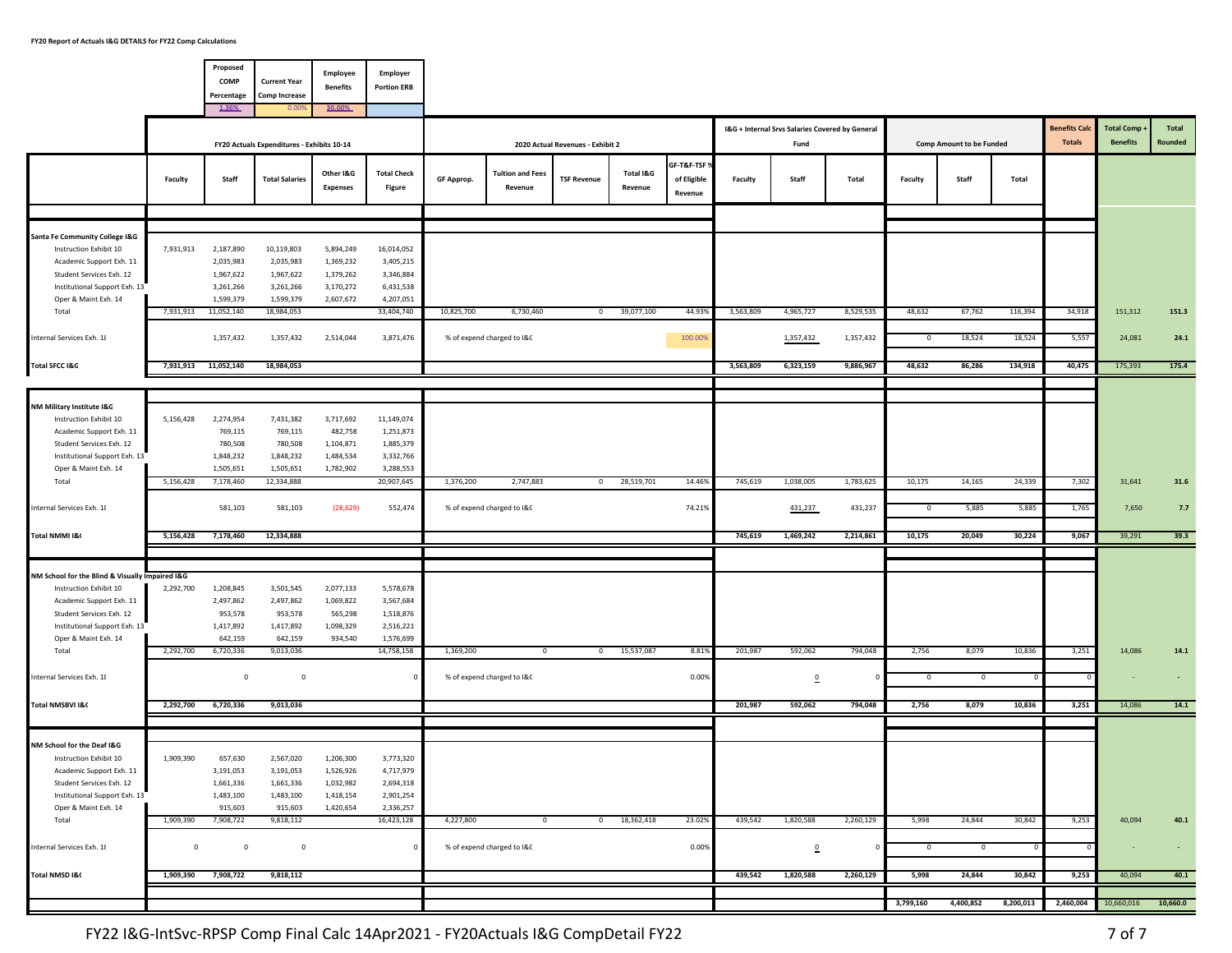**FY21 Legislative Salary Increase 0.00% FY22 Employer ERB % 18.80% FY22 Faculty Salary Increase 1.3646% FY22 Social Security % 11.20% FY22 Staff Salary Increase**<br>**FY22 Employer Portion ERB Increase** 

**FY22 Employer Portion ERB Increase <-- Formula will add ERB/SS increases to total.** 

|                                                                                                          |                      |                                         | 2020 ROA Actual Expenditures                                                             |                                      |                                                                                                  |                      |                          |                                                   |                                                      |                                      |                                                                      |                                                          |                                                    |                                 |                 | <b>Employee</b>                       |                                 |                  |
|----------------------------------------------------------------------------------------------------------|----------------------|-----------------------------------------|------------------------------------------------------------------------------------------|--------------------------------------|--------------------------------------------------------------------------------------------------|----------------------|--------------------------|---------------------------------------------------|------------------------------------------------------|--------------------------------------|----------------------------------------------------------------------|----------------------------------------------------------|----------------------------------------------------|---------------------------------|-----------------|---------------------------------------|---------------------------------|------------------|
|                                                                                                          |                      |                                         |                                                                                          |                                      |                                                                                                  |                      |                          |                                                   | <b>2020 ROA Actual Revenues</b>                      |                                      |                                                                      |                                                          |                                                    | <b>Comp Amount to be Funded</b> |                 | <b>Benefits Calc</b><br><b>Totals</b> |                                 |                  |
|                                                                                                          | Exhibit              | Unrestricted<br><b>Faculty Salaries</b> | <b>Restricted Faculty</b><br><b>Salaries (UNMHSC</b><br>& NMSU only, see<br>Notes 3 & 4) | Unrestricted Staf<br><b>Salaries</b> | <b>Restricted Staff</b><br><b>Salaries</b><br>(UNMHSC &<br><b>NMSU</b> only, see<br>Notes 3 & 4) | Total                | <b>GF Approp</b>         | <b>Fobacco Settler</b><br>Funds/Cig Tax<br>Approp | <b>Federal Revenue</b><br>(NMSU only, see<br>Note 3) | <b>Total Unrestricted</b><br>Revenue | <b>Total Restricted</b><br><b>Revenue (NMSU</b><br>only, see Note 3) | Supported<br><b>Revenues</b> as<br>% of Total<br>Revenue | Faculty                                            | Staff                           | <b>Total</b>    | Total                                 | Total Comp -<br><b>Benefits</b> | Total<br>Rounded |
| NEW MEXICO INSTITUTE OF MINING & TECHN                                                                   |                      |                                         |                                                                                          |                                      |                                                                                                  |                      |                          |                                                   |                                                      |                                      |                                                                      |                                                          |                                                    |                                 |                 |                                       |                                 |                  |
| Athletics Moved to I&G                                                                                   | 21                   |                                         |                                                                                          |                                      |                                                                                                  |                      |                          |                                                   |                                                      |                                      |                                                                      |                                                          |                                                    |                                 |                 |                                       |                                 |                  |
| Research & Public Service Projects:                                                                      |                      |                                         |                                                                                          |                                      |                                                                                                  |                      |                          |                                                   |                                                      |                                      |                                                                      |                                                          |                                                    |                                 |                 |                                       |                                 |                  |
| Minority engin, math & science (MESA) Moved to NMHED flo<br>Bureau of Mines (aka Geology & Mineral Resou | 22                   | $\overline{\mathbf{0}}$                 |                                                                                          | $\circ$<br>2,259,938                 |                                                                                                  | 2,259,938            | 1,314,300<br>4,328,602   |                                                   |                                                      | 1,314,300<br>4,433,838               |                                                                      | 100.009<br>97.63                                         | $\overline{\mathbf{0}}$<br>$\overline{0}$          | $\Omega$<br>30,107              | 30,107          | 9,032                                 | 39,139                          | 39.1             |
| Petroleum Recovery Research Center                                                                       | 16                   | (4,018)                                 |                                                                                          | 884,712                              |                                                                                                  | 880,694              | 1,912,379                |                                                   |                                                      | 1,912,379                            |                                                                      | 100.009                                                  | (55)                                               | 12,073                          | 12,018          | 3,605                                 | 15,623                          | 15.6             |
| <b>Bureau of Mines inspection</b>                                                                        | $\bf 22$             | 85,411                                  |                                                                                          | 35,397                               |                                                                                                  | 120,808              | 321,168                  |                                                   |                                                      | 321,168                              |                                                                      | 100.009                                                  | 1,166                                              | 483                             | 1,649           | 495                                   | 2,143                           | 2.1              |
| Energetic Materials Research Center (EMRTC)                                                              | 16                   | $\Omega$                                |                                                                                          | 413,221                              |                                                                                                  | 413,221              | 811,697                  |                                                   |                                                      | 811,697                              |                                                                      | 100.009                                                  | $\Omega$                                           | 5,639                           | 5,639           | 1.692                                 | 7,330                           | $7.3$            |
| Science & Engineering Fair (incl Olympiad and                                                            | 17                   | 16,686                                  |                                                                                          | 76,115                               |                                                                                                  | 92,801               | 207,469                  |                                                   |                                                      | 207,469                              |                                                                      | 100.009                                                  | 228                                                | 1,039                           | 1,266           | 380                                   | 1,646                           | 1.6              |
| Aerospace Engineering Moved to I&G FY20                                                                  | 16                   | $\Omega$                                |                                                                                          | $\Omega$                             |                                                                                                  |                      | $\overline{0}$           |                                                   |                                                      | O                                    |                                                                      | 0.005                                                    | $\overline{0}$                                     | $\Omega$                        |                 |                                       |                                 |                  |
| Institute for Complex Additive Systems Analys<br>Cave and karst research (nat'l institute)               | 16<br>16             | 6,905<br>56,610                         |                                                                                          | 551,749<br>102,132                   |                                                                                                  | 558,654<br>158,742   | 846,211<br>415,668       |                                                   |                                                      | 846,211<br>415,668                   |                                                                      | 100.009<br>100.009                                       | 94<br>773                                          | 7,529<br>1,394                  | 7,623<br>2,166  | 2,287<br>650                          | 9,910<br>2.816                  | 9.9<br>2.8       |
| Geophysical Research Center                                                                              | 16                   | 461,030                                 |                                                                                          | 74,513                               |                                                                                                  | 535,543              | 1,125,327                |                                                   |                                                      | 1,125,327                            |                                                                      | 100.009                                                  | 6,291                                              | 1,017                           | 7,308           | 2,192                                 | 9,500                           | 9.5              |
| <b>Homeland Security Center</b>                                                                          | 16                   | $^{\circ}$                              |                                                                                          | 238,861                              |                                                                                                  | 238,861              | 531,545                  |                                                   |                                                      | 531,545                              |                                                                      | 100.009                                                  | $\overline{0}$                                     | 3,259                           | 3,259           | 978                                   | 4,237                           | 4.2              |
| Aquifer mapping                                                                                          | 22                   |                                         |                                                                                          | $\circ$                              |                                                                                                  |                      | $\Omega$                 |                                                   |                                                      | $\circ$                              |                                                                      | 0.00%                                                    | $\overline{0}$                                     | $\Omega$                        |                 |                                       |                                 |                  |
| Wastewater Filter System Pilot                                                                           | 16                   |                                         |                                                                                          |                                      |                                                                                                  |                      | $\Omega$                 |                                                   |                                                      |                                      |                                                                      | 0.00%                                                    | $\Omega$                                           | $\Omega$                        |                 |                                       |                                 |                  |
| Cybersecurity Education & Research Center                                                                | 16                   | 29,802                                  |                                                                                          | 129,935                              |                                                                                                  | 159,73               | 307,000                  |                                                   |                                                      | 307,000                              |                                                                      | 100.009                                                  | 407                                                | 1,773                           | 2,180           | 654                                   | 2,834                           | 2.8              |
| Rural Economic Development Support                                                                       | 17                   | $\mathbf 0$                             |                                                                                          | $\mathbf 0$                          |                                                                                                  |                      | 50,000<br>$\overline{0}$ |                                                   |                                                      | 50,000                               |                                                                      | 100.00                                                   | $\overline{0}$<br>$\overline{0}$                   | $\mathbf 0$                     |                 |                                       |                                 |                  |
| <b>Student Research Assistanceships</b><br><b>Cybersecurity - Center of Excellence</b>                   | $17\,$               | 28,692                                  |                                                                                          | 61,568                               |                                                                                                  | 90.260               | 250,000                  |                                                   |                                                      | 250,000                              |                                                                      | 0.009<br>100.009                                         | 392                                                | 840                             | 1,232           | 370                                   | 1,601                           | $1.6$            |
| <b>Water Data Council</b>                                                                                | ${\bf 22}$           |                                         |                                                                                          | 53,963                               |                                                                                                  | 53.96                | 110,000                  |                                                   |                                                      | 135,000                              |                                                                      | 81.489                                                   | $\Omega$                                           | 600                             | 600             | 18                                    | 780                             | 0.8              |
| <b>Total NMIMT</b>                                                                                       |                      | 681,118                                 | $\mathbf 0$                                                                              | 4,882,104                            | $\mathbf{0}$                                                                                     | 5,563,222            | 12,531,366               | 0.0                                               | $\mathbf{0}$                                         | 12,661,602                           | $\mathbf{0}$                                                         |                                                          | 9,295                                              | 65,753                          | 75,047          | 22,514                                | 97,562                          | 97.3             |
|                                                                                                          |                      |                                         |                                                                                          |                                      |                                                                                                  |                      |                          |                                                   |                                                      |                                      |                                                                      |                                                          |                                                    |                                 |                 |                                       |                                 |                  |
| <b>NEW MEXICO STATE UNIVERSITY</b>                                                                       |                      |                                         |                                                                                          |                                      | 17,901                                                                                           |                      |                          |                                                   |                                                      |                                      |                                                                      |                                                          |                                                    |                                 |                 |                                       |                                 |                  |
| Athletics<br>Educational television (KRWG)                                                               | 21<br>$17\,$         |                                         |                                                                                          | 6,267,952<br>647,864                 |                                                                                                  | 6,267,952<br>647,864 | 3,849,094<br>1,054,303   |                                                   |                                                      | 15,995,236<br>1,347,666              |                                                                      | 24.069<br>78.23%                                         | $\overline{\mathbf{0}}$<br>$\overline{0}$          | 20,583<br>6,916                 | 20,583<br>6,916 | 6,175<br>2,075                        | 26,757<br>8,991                 | 26.8<br>9.0      |
| Carlsbad - nurse expansion                                                                               | 18G                  |                                         |                                                                                          |                                      |                                                                                                  |                      |                          |                                                   |                                                      |                                      |                                                                      |                                                          | $\overline{0}$                                     | $\Omega$                        |                 |                                       |                                 |                  |
| Department of Agriculture (Note 4)                                                                       | 22                   | 7,993                                   | $^{\circ}$                                                                               | 6,335,219                            | 930,447                                                                                          | 7,273,659            | 12,144,173               |                                                   | 2,513,843                                            | 17,711,738                           | 2,617,576                                                            | 72.10%                                                   | 79                                                 | 71,488                          | 71,567          | 21,470                                | 93,037                          | 93.0             |
| Research & Public Service Projects.                                                                      |                      |                                         |                                                                                          |                                      |                                                                                                  |                      |                          |                                                   |                                                      |                                      |                                                                      |                                                          | $\sqrt{2}$                                         | $\Omega$                        |                 |                                       |                                 |                  |
| Agricultural Experiment Station (AES) (Note 4                                                            | 16                   | 5,179,817                               | 2,687,398                                                                                | 5,660,617                            | 4,558,344                                                                                        | 18,086,176           | 15,397,628               |                                                   | 16,940,836                                           | 16,966,518                           | 18,938,102                                                           | 90.07%                                                   | 96,693                                             | 125,598                         | 222,291         | 66,687                                | 288.978                         | 289.0            |
| Cooperative Extension Service (CES) (Note 4)                                                             | $17\,$               | 5,284,610                               | 2,814,893                                                                                | 3,703,853                            | 3,230,237                                                                                        | 15,033,59            | 13,735,368               |                                                   | 7,621,803                                            | 14,622,320                           | 11,113,279                                                           | 82.99                                                    | 91,722                                             | 78,524                          | 170,246         | 51,074                                | 221,320                         | 221.3            |
| Water resource research + Clean Water Tech<br>Indian resources development                               | ${\bf 16}$<br>17     | 38,092<br>100,774                       |                                                                                          | 404,321<br>27,252                    |                                                                                                  | 442,41<br>128,026    | 1,031,932<br>277,893     |                                                   |                                                      | 1,059,841<br>277,893                 |                                                                      | 97.37<br>100.009                                         | 506<br>1,375                                       | 5,372<br>372                    | 5,878<br>1,747  | 1,763<br>524                          | 7,642<br>2,271                  | 7.6<br>2.3       |
| Carlsbad manufacturing sector dev program                                                                | 17                   | 109,953                                 |                                                                                          | 15,750                               |                                                                                                  | 125,703              | 232,948                  |                                                   |                                                      | 232,948                              |                                                                      | 100.009                                                  | 1,500                                              | 215                             | 1,715           | 515                                   | 2,230                           | 2.2              |
| Manufacturing sector dev program (Technolo                                                               | 17                   | 50.347                                  |                                                                                          | 322,253                              |                                                                                                  | 372,600              | 674,589                  |                                                   |                                                      | 677,687                              |                                                                      | 99.549                                                   | 684                                                | 4,377                           | 5,061           | 1.518                                 | 6,580                           | 6.6              |
| Minority Student Services                                                                                | 18G                  |                                         |                                                                                          |                                      |                                                                                                  |                      |                          |                                                   |                                                      |                                      |                                                                      |                                                          | $\Omega$                                           | $\Omega$                        |                 |                                       |                                 |                  |
| Stem Alliance for Minority Participation (AMP)                                                           | 17                   | 7,500                                   |                                                                                          | 150,058                              |                                                                                                  | 157,558              | 317,976                  |                                                   |                                                      | 317,976                              |                                                                      | 100.009                                                  | 102                                                | 2,048                           | 2,150           | 645                                   | 2,795                           | $2.8\,$          |
| Arrowhead Center for Business Development                                                                | 17                   | 2.000                                   |                                                                                          | 498,269                              |                                                                                                  | 500,269              | 443,893                  |                                                   |                                                      | 497,107                              |                                                                      | 89.309                                                   | 24                                                 | 6,072                           | 6,096           | 1,829                                 | 7,925                           | 7.9              |
| NMSU nurse expansion<br>Mental health nurse practitioner                                                 | 18G<br>18G           |                                         |                                                                                          |                                      |                                                                                                  |                      |                          |                                                   |                                                      |                                      |                                                                      | 0.00%<br>0.009                                           | $\overline{0}$<br>$\Omega$                         | $\mathbf 0$<br>$\Omega$         |                 |                                       |                                 |                  |
| Alliance teaching & learning advancement                                                                 | $17\,$               | 8,000                                   |                                                                                          | 86,333                               |                                                                                                  | 94,333               | 155,870                  |                                                   |                                                      | 155,870                              |                                                                      | 100.009                                                  | 109                                                | 1,178                           | 1,287           | 386                                   | 1,673                           | 1.7              |
| College Assistant Migrant Program (CAMP) Un                                                              | 17                   | 2,091                                   |                                                                                          | 105,834                              |                                                                                                  | 107,925              | 275,773                  |                                                   |                                                      | 275,773                              |                                                                      | 100.009                                                  | 29                                                 | 1.444                           | 1,473           | 442                                   | 1.915                           | $1.9\,$          |
| Sunspot and Solar Observatory                                                                            | 16                   | 10,665                                  |                                                                                          | 195,116                              |                                                                                                  | 205,781              | 273,000                  |                                                   |                                                      | 273,000                              |                                                                      | 100.009                                                  | 146                                                | 2,663                           | 2,808           | 842                                   | 3,651                           | 3.7              |
| Advertise Chile * included in Dept of Ag total                                                           | ${\bf 22}$           |                                         |                                                                                          |                                      |                                                                                                  |                      | $\overline{0}$           |                                                   |                                                      | $\overline{\mathbf{0}}$              |                                                                      | 100.009                                                  | $\overline{0}$                                     | $\overline{0}$                  |                 |                                       |                                 |                  |
| Autism Program                                                                                           | 17                   | 65,004                                  |                                                                                          | 47,546                               |                                                                                                  | 112,550              | 614,000                  |                                                   |                                                      | 614,000                              |                                                                      | 100.009                                                  | 887                                                | 649                             | 1,536           | 461                                   | 1,997                           | $2.0$            |
| <b>Education Research Center</b><br>Anna, Age Eight Institute                                            | $17\,$<br>$17\,$     | 26,438<br>$\Omega$                      |                                                                                          | 269,026<br>287,153                   |                                                                                                  | 295,464<br>287,153   | 575,000<br>1,064,000     |                                                   |                                                      | 917,056<br>1,064,000                 |                                                                      | 100.009<br>100.00%                                       | 361<br>$\Omega$                                    | 3,671<br>3,918                  | 4,032<br>3,918  | 1,210<br>1,176                        | 5,241<br>5,094                  | 5.2<br>5.1       |
| <b>Total NMSU</b>                                                                                        |                      | 10,893,284                              | 5,502,291                                                                                | 25,024,416                           | 8,719,028                                                                                        | 50,139,019           | 52,117,440               | $\mathbf 0$                                       | 27,076,482                                           | 73,006,629                           | 32,668,957                                                           |                                                          | 194,217                                            | 335,087                         | 529,304         | 158,791                               | 688,096                         | 688.1            |
|                                                                                                          |                      |                                         |                                                                                          |                                      |                                                                                                  |                      |                          |                                                   |                                                      |                                      |                                                                      |                                                          |                                                    |                                 |                 |                                       |                                 |                  |
| UNIVERSITY OF NEW MEXICO                                                                                 |                      |                                         |                                                                                          |                                      |                                                                                                  |                      |                          |                                                   |                                                      |                                      |                                                                      |                                                          |                                                    |                                 |                 |                                       |                                 |                  |
| Athletics                                                                                                | 21<br>17             | $\overline{\mathbf{0}}$<br>$\mathbf 0$  |                                                                                          | 10,285,203                           |                                                                                                  | 10,285,203           | \$3,793,000              |                                                   |                                                      | \$27,699,073                         |                                                                      | 13.699<br>16.78%                                         | $\overline{\mathbf{0}}$<br>$\overline{\mathbf{0}}$ | 19,219                          | 19,219          | 5,766                                 | 24,985                          | 25.0             |
| Educational television (KNME)<br>Gallup - nurse expansion                                                | 18G                  |                                         |                                                                                          | 2,671,562                            |                                                                                                  | 2,671,562            | 1,113,800                |                                                   |                                                      | 6,639,161                            |                                                                      |                                                          | $\overline{\mathbf{0}}$                            | 6,116<br>$\mathbf 0$            | 6,116           | 1,835                                 | 7,951                           | 8.0              |
| Research & Public Service Projects:                                                                      |                      |                                         |                                                                                          |                                      |                                                                                                  |                      |                          |                                                   |                                                      |                                      |                                                                      |                                                          | $\overline{0}$                                     | $^{\circ}$                      |                 |                                       |                                 |                  |
| Judicial selection                                                                                       | 17                   | 2.796                                   |                                                                                          | 8,916                                |                                                                                                  | 11,712               | 22,100                   |                                                   |                                                      | 22.100                               |                                                                      | 100.009                                                  | 38                                                 | 122                             | 160             | $\Delta$                              | 208                             | 0.2              |
| SW Research Ctr (incl Ctr Reg Stud + Span Col                                                            | 16,17                | 91,200                                  |                                                                                          | 371,361                              |                                                                                                  | 462,561              | 1,087,400                |                                                   |                                                      | 1,087,400                            |                                                                      | 100.009                                                  | 1,245                                              | 5,068                           | 6,312           | 1,894                                 | 8,206                           | 8.2              |
| Substance abuse program                                                                                  | 17                   | 4,104                                   |                                                                                          | 31,209                               |                                                                                                  | 35,313               | 71,700                   |                                                   |                                                      | 71,700                               |                                                                      | 100.009                                                  | 56                                                 | 426                             | 482             | 145                                   | 626                             | 0.6              |
| Resource geographic information system<br>Southwest Indian Law Clinic                                    | ${\bf 16}$<br>$17\,$ | 149,458                                 |                                                                                          | 44,882<br>$\mathbf 0$                |                                                                                                  | 44,88<br>149,458     | 64,200<br>200,500        |                                                   |                                                      | 64,200<br>200,685                    |                                                                      | 100.009<br>99.91                                         | $\overline{\mathbf{0}}$<br>2,038                   | 612<br>$\mathbf 0$              | 612<br>2,038    | 184<br>61                             | 796<br>2,649                    | 0.8<br>2.6       |
| <b>BBER Census and population analysis</b>                                                               | 17                   | 11,848                                  |                                                                                          | 262,576                              |                                                                                                  | 274,424              | 374,300                  |                                                   |                                                      | 374,300                              |                                                                      | 100.009                                                  | 162                                                | 3,583                           | 3,745           | 1,123                                 | 4,868                           | 4.9              |
| New Mexico Historical Review                                                                             | 17                   | 30,245                                  |                                                                                          | 8.901                                |                                                                                                  | 39,14                | 45.500                   |                                                   |                                                      | 69,610                               |                                                                      | 65.369                                                   | 270                                                | 79                              | 349             | 10 <sup>5</sup>                       | 454                             | $0.5\,$          |
| Ibero-American education (incl Spanish Resou                                                             | 17                   | 10.631                                  |                                                                                          | 33,566                               |                                                                                                  | 44,197               | 85.500                   |                                                   |                                                      | 85,500                               |                                                                      | 100.009                                                  | 145                                                | 458                             | 603             | 181                                   | 784                             | 0.8              |
| Manufacturing engineering program                                                                        | 16                   | 151,247                                 |                                                                                          | 121,663                              |                                                                                                  | 272,910              | 537,000                  |                                                   |                                                      | 537,000                              |                                                                      | 100.00%                                                  | 2,064                                              | 1,660                           | 3,724           | 1,117                                 | 4,841                           | $4.8\,$          |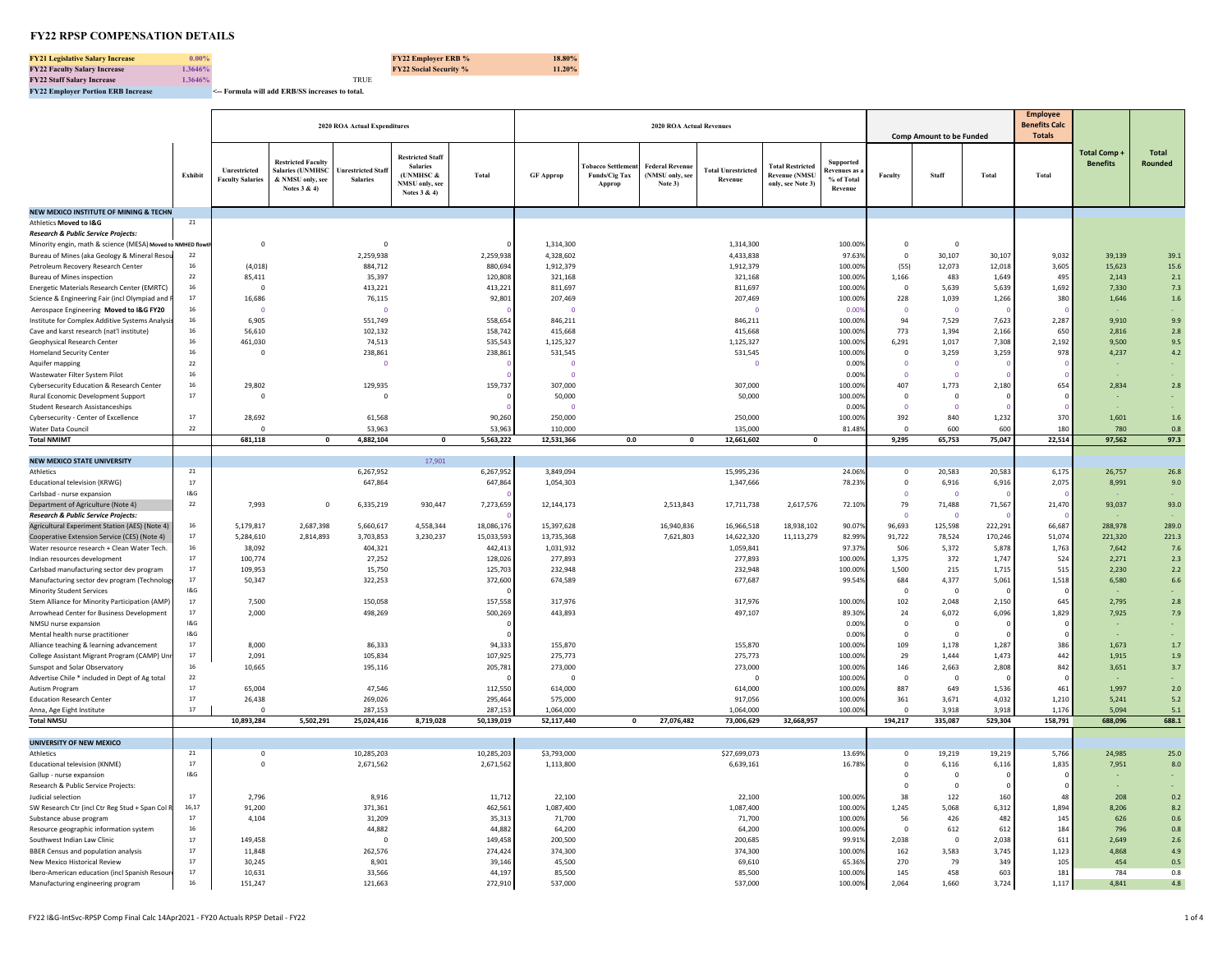**FY21 Legislative Salary Increase 0.00% FY22 Employer ERB % 18.80% FY22 Faculty Salary Increase 1.3646% FY22 Social Security % 11.20% FY22 Staff Salary Increase**<br>**FY22 Employer Portion ERB Increase** 

**FY22 Employer Portion ERB Increase <-- Formula will add ERB/SS increases to total.** 

|                                                                                             |            |                                         |                                                                                          | 2020 ROA Actual Expenditures                 |                                                                                              |                     |                           |                                                      | <b>2020 ROA Actual Revenues</b>                      |                                      |                                                                      |                                                    |                                                    |                                 |                 | <b>Employee</b><br><b>Benefits Calc</b> |                                 |                         |
|---------------------------------------------------------------------------------------------|------------|-----------------------------------------|------------------------------------------------------------------------------------------|----------------------------------------------|----------------------------------------------------------------------------------------------|---------------------|---------------------------|------------------------------------------------------|------------------------------------------------------|--------------------------------------|----------------------------------------------------------------------|----------------------------------------------------|----------------------------------------------------|---------------------------------|-----------------|-----------------------------------------|---------------------------------|-------------------------|
|                                                                                             |            |                                         |                                                                                          |                                              |                                                                                              |                     |                           |                                                      |                                                      |                                      |                                                                      |                                                    |                                                    | <b>Comp Amount to be Funded</b> |                 | <b>Totals</b>                           |                                 |                         |
|                                                                                             | Exhibit    | Unrestricted<br><b>Faculty Salaries</b> | <b>Restricted Faculty</b><br><b>Salaries (UNMHSC</b><br>& NMSU only, see<br>Notes 3 & 4) | <b>Inrestricted Staff</b><br><b>Salaries</b> | <b>Restricted Staff</b><br><b>Salaries</b><br>(UNMHSC $\&$<br>NMSU only, see<br>Notes 3 & 4) | Total               | <b>GF Approp</b>          | <b>Fobacco Settlement</b><br>Funds/Cig Tax<br>Approp | <b>Federal Revenue</b><br>(NMSU only, see<br>Note 3) | <b>Fotal Unrestricted</b><br>Revenue | <b>Total Restricted</b><br><b>Revenue (NMSU</b><br>only, see Note 3) | Supported<br>Revenues as:<br>% of Total<br>Revenue | Faculty                                            | Staff                           | Total           | Total                                   | Total Comp +<br><b>Benefits</b> | <b>Total</b><br>Rounded |
| Wildlife law education                                                                      | 17         |                                         |                                                                                          | 62,573                                       |                                                                                              | 62,57               | 93,000                    |                                                      |                                                      | 93,000                               |                                                                      | 100.009                                            | $\mathbf 0$                                        | 854                             | 854             | 256                                     | 1,110                           | $1.1\,$                 |
| Morrissey Hall programs (incl Morrissey Hall<br>Distance Learning, Morrissey Hall Research) | 16         | 68,039                                  |                                                                                          | 2,662                                        |                                                                                              | 70,701              | 144,200                   |                                                      |                                                      | 145,700                              |                                                                      | 98.97%                                             | 919                                                | 36                              | 955             | 286                                     | 1,241                           | $1.2$                   |
| Disabled student services                                                                   | 1&G        |                                         |                                                                                          |                                              |                                                                                              |                     |                           |                                                      |                                                      |                                      |                                                                      | 0.009                                              | $\overline{\mathbf{0}}$                            | $\mathbf 0$                     |                 |                                         |                                 |                         |
| Community based educ (aka Family Dev Progra                                                 | 17         |                                         |                                                                                          | 354,576                                      |                                                                                              | 354,576             | 545,400                   |                                                      |                                                      | 545,400                              |                                                                      | 100.00%                                            | $\mathbf 0$                                        | 4.839                           | 4,839           | 1,452                                   | 6.290                           | 6.3                     |
| Corrine Wolfe Children's Law Center                                                         | 17         |                                         |                                                                                          | 73,674                                       |                                                                                              | 73,674              | 165,000                   |                                                      |                                                      | 165,450                              |                                                                      | 99.739                                             | $\mathbf 0$                                        | 1,003                           | 1,003           | 301                                     | 1,303                           | $1.3$                   |
| <b>Minority Student Services</b>                                                            | 18G<br>16  |                                         |                                                                                          |                                              |                                                                                              |                     |                           |                                                      |                                                      |                                      |                                                                      | 0.009<br>100.00%                                   | $\mathbf 0$                                        | $\Omega$                        |                 |                                         | 4,366                           | 4.4                     |
| Utton Transboundary Resources Ctr (School of<br>College mentoring program (College          | 17         | 93,730<br>$\overline{0}$                |                                                                                          | 152,381<br>142,989                           |                                                                                              | 246,111<br>142,989  | 380,800<br>280,500        |                                                      |                                                      | 380,800<br>330,038                   |                                                                      | 84.99%                                             | 1,279<br>$\mathbf 0$                               | 2,079<br>1,658                  | 3,358<br>1,658  | 1,008<br>498                            | 2,156                           | 2.2                     |
| Mentoring, College Prep Mentoring, Law                                                      |            |                                         |                                                                                          |                                              |                                                                                              |                     |                           |                                                      |                                                      |                                      |                                                                      |                                                    |                                                    |                                 |                 |                                         |                                 |                         |
| <b>College Prep Mentoring)</b>                                                              |            |                                         |                                                                                          |                                              |                                                                                              |                     |                           |                                                      |                                                      |                                      |                                                                      |                                                    |                                                    |                                 |                 |                                         |                                 |                         |
| Land grant studies                                                                          | 17         |                                         |                                                                                          | 85,926                                       |                                                                                              | 85,926              | 124,900                   |                                                      |                                                      | 125,676                              |                                                                      | 99.389                                             | $\mathbf 0$                                        | 1,165                           | 1,165           | 350                                     | 1,515                           | $1.5\,$                 |
| <b>Judicial Education Center</b>                                                            | 17         | 3,000                                   |                                                                                          |                                              |                                                                                              | 3,00                | 400,000                   |                                                      |                                                      | 400,000                              |                                                                      | 100.00                                             | 41                                                 | $\mathbf 0$                     | 41              |                                         | 53                              | 0.1                     |
| <b>UNM Press</b>                                                                            | 17<br>17   | $\Omega$                                |                                                                                          | 87,455<br>$\Omega$                           |                                                                                              | 87,455              | 150,000                   |                                                      |                                                      | 150,000                              |                                                                      | 100.00%                                            | $\overline{0}$                                     | 1,193                           | 1,193           | 358                                     | 1,551                           | 1.6                     |
| <b>Mock Trials</b><br><b>BBER</b> uranium Mine Cleanup                                      | 17         | $\Omega$                                |                                                                                          | 90,951                                       |                                                                                              | 90,951              | 225,000<br>$\overline{0}$ |                                                      |                                                      | 225,000<br>$\Omega$                  |                                                                      | 100.00%<br>0.00%                                   | $\mathbf 0$<br>$\overline{0}$                      | $\mathbf 0$<br>$\Omega$         |                 |                                         |                                 |                         |
| <b>EUREKA Scholarship Honors Program</b>                                                    | 17         | $\Omega$                                |                                                                                          | $\Omega$                                     |                                                                                              |                     | 50,000                    |                                                      |                                                      | 50,000                               |                                                                      | 100.00%                                            | $\Omega$                                           | $\Omega$                        |                 |                                         |                                 |                         |
| <b>Total UNM</b>                                                                            |            | 616,298                                 | $\mathbf{0}$                                                                             | 14,893,026                                   | $\mathbf{0}$                                                                                 | 15,509,324          | 9,953,800                 | $\mathbf 0$                                          | $\mathbf 0$                                          | 39,461,793                           | $\mathbf{0}$                                                         |                                                    | 8,256                                              | 50,171                          | 58,427          | 17,528                                  | 75,955                          | 76.1                    |
|                                                                                             |            |                                         |                                                                                          |                                              |                                                                                              |                     |                           |                                                      |                                                      |                                      |                                                                      |                                                    |                                                    |                                 |                 |                                         |                                 |                         |
| <b>UNM HEALTH SCIENCES CENTER</b>                                                           |            |                                         |                                                                                          |                                              |                                                                                              |                     |                           |                                                      |                                                      |                                      |                                                                      |                                                    |                                                    |                                 |                 |                                         |                                 |                         |
| <b>Research &amp; Public Service Projects:</b>                                              | $22\,$     | 1,563,678                               |                                                                                          | 3,212,001                                    |                                                                                              | 4,775,679           | 5,539,300                 |                                                      |                                                      | 10,937,260                           |                                                                      | 100.00%                                            | 21,338                                             | 43,831                          | 65,169          | 19,551                                  | 84,720                          | 84.7                    |
| Office of Medical Investigator (Note 2)<br>Children's Psychiatric Hospital (Note 2)         | 22         | 2,305,341                               |                                                                                          | 13,672,070                                   |                                                                                              | 15,977,41           | 7,891,600                 |                                                      |                                                      | 20,166,440                           |                                                                      | 100.009                                            | 31,459                                             | 186,569                         | 218,028         | 65,408                                  | 283,436                         | 283.4                   |
| Carrie Tingley Hospital (Note 2)                                                            | 22         | 2,257,444                               |                                                                                          | 10,446,048                                   |                                                                                              | 12,703,492          | 5,880,100                 |                                                      |                                                      | 20,251,527                           |                                                                      | 100.00%                                            | 30,805                                             | 142,547                         | 173,352         | 52,006                                  | 225,357                         | 225.4                   |
| Graduate Nurse Practitioner Education                                                       | 18G        |                                         |                                                                                          |                                              |                                                                                              |                     |                           |                                                      |                                                      |                                      |                                                                      | 0.009                                              | $\Omega$                                           | $\Omega$                        |                 |                                         |                                 |                         |
| Newborn intensive care (Note 2)                                                             | 17         | 1,290,815                               |                                                                                          | 1,143,732                                    |                                                                                              | 2,434,547           | 3,270,700                 |                                                      |                                                      | 3,270,700                            |                                                                      | 100.00%                                            | 17,614                                             | 15,607                          | 33,222          | 9,967                                   | 43,188                          | 43.2                    |
| Pediatric oncology                                                                          | 17         | 400,351                                 |                                                                                          | 591,547                                      |                                                                                              | 991,898             | 1,272,300                 | 242,158                                              |                                                      | 1,514,458                            |                                                                      | 100.00%                                            | 5,463                                              | 8.072                           | 13,535          | 4,061                                   | 17.596                          | 17.6                    |
| Poison Control Center                                                                       | 17         | 223,907                                 |                                                                                          | 1,243,412                                    |                                                                                              | 1,467,319           | 1,572,000                 | 571,687                                              |                                                      | 2,149,134                            |                                                                      | 99.75%                                             | 3,048                                              | 16,925                          | 19,972          | 5,992                                   | 25,964                          | 26.0                    |
| Cancer Center<br>Native American Health Center                                              | 16<br>17   | 516,168<br>31,164                       |                                                                                          | 2,979,642<br>91,827                          |                                                                                              | 3,495,810           | 3,453,200<br>261,300      | 4,288,740                                            |                                                      | 7,750,810                            |                                                                      | 99.899<br>100.009                                  | 7,036<br>425                                       | 40,614<br>1,253                 | 47,649<br>1,678 | 14,295<br>504                           | 61,944<br>2.182                 | 61.9<br>2.2             |
| Hepatitis community health outcomes (ECHO)                                                  | 16         | 86,489                                  |                                                                                          | 1,299,088                                    |                                                                                              | 122,991<br>1,385,57 | 2,256,000                 | 257,000                                              |                                                      | 261,300<br>2,513,000                 |                                                                      | 100.00%                                            | 1,180                                              | 17,727                          | 18,908          | 5,672                                   | 24,580                          | 24.6                    |
| <b>HPV Registry</b>                                                                         | 16         | 14,583                                  |                                                                                          | 86,298                                       |                                                                                              | 100,881             | 100,000                   |                                                      |                                                      | 100,000                              |                                                                      | 100.00%                                            | 199                                                | 1,178                           | 1,377           | 413                                     | 1,790                           | 1.8                     |
| HIV Pre-Exposure Prophylaxis                                                                | 17         | $\mathbf 0$                             |                                                                                          | 69,289                                       |                                                                                              | 69,289              |                           | 107,000                                              |                                                      | 107,000                              |                                                                      | 100.009                                            | $\mathbf 0$                                        | 946                             | 946             | 284                                     | 1,229                           | $1.2\,$                 |
| Residency programs                                                                          | 17         | $\Omega$                                |                                                                                          | 1,467,359                                    |                                                                                              | 1,467,359           | 1,761,900                 | 100,000                                              |                                                      | 1,861,900                            |                                                                      | 100.009                                            | $\mathbf 0$                                        | 20,024                          | 20,024          | 6,007                                   | 26,031                          | 26.0                    |
| Native American Suicide Prevention                                                          | 17         | 4.248                                   |                                                                                          | 56,022                                       |                                                                                              | 60,270              | 95,400                    |                                                      |                                                      | 95,400                               |                                                                      | 100.00%                                            | 58                                                 | 764                             | 822             | 24                                      | 1.069                           | $1.1\,$                 |
| <b>Child Abuse Evaluation Services</b>                                                      | 17         | 68,300                                  |                                                                                          | 32,360                                       |                                                                                              | 100,660             | 150,000                   |                                                      |                                                      | 150,000                              |                                                                      | 100.00%                                            | 932                                                | 442                             | 1,374           | 412                                     | 1,786                           | $1.8\,$                 |
| <b>Minority Student Services</b>                                                            | 1&G<br>18G |                                         |                                                                                          |                                              |                                                                                              |                     |                           |                                                      |                                                      |                                      |                                                                      | 0.00%<br>0.009                                     | $\overline{\mathbf{0}}$<br>$\overline{\mathbf{0}}$ | $\Omega$<br>$\Omega$            |                 |                                         |                                 |                         |
| Coordinate nursing Ed (NMNEC)<br><b>Diversity Pipeline</b>                                  | 18G        |                                         |                                                                                          |                                              |                                                                                              |                     |                           |                                                      |                                                      |                                      |                                                                      | 0.009                                              | $\overline{0}$                                     | $\Omega$                        |                 |                                         |                                 |                         |
| Grief Services - OMI                                                                        | 17         |                                         |                                                                                          | 113,194                                      |                                                                                              | 113,194             | 220,000                   |                                                      |                                                      | 220,000                              |                                                                      | 100.00%                                            | $\mathbf 0$                                        | 1,545                           | 1,545           | 463                                     | 2,008                           | 2.0                     |
| Genomics, Biocomputing, Environmental Healt                                                 | 16         |                                         |                                                                                          | 207,407                                      |                                                                                              | 207,407             | $\mathbf 0$               | 907,994                                              |                                                      | 908,274                              |                                                                      | 99.979                                             | $\mathbf 0$                                        | 2,829                           | 2,829           | 849                                     | 3,678                           | 3.7                     |
| <b>BioScience Authority</b>                                                                 | $\bf 22$   |                                         |                                                                                          | 83,910                                       |                                                                                              | 83,910              | 313,000                   |                                                      |                                                      | 313,000                              |                                                                      | 100.009                                            | $\Omega$                                           | 1,145                           | 1,145           | 344                                     | 1,489                           | $1.5\,$                 |
| <b>Total UNM/HSC</b>                                                                        |            | 8,762,488                               | $\mathbf{r}$                                                                             | 36,795,206                                   | $\mathbf{r}$                                                                                 | 45,557,694          | 34,036,800                | 6,474,579                                            | $\mathbf{a}$                                         | 72,570,203                           | $\mathbf{a}$                                                         |                                                    | 119,557                                            | 502,017                         | 621,574         | 186,472                                 | 808,046                         | 808.1                   |
| Total UNM and UNM/HSC                                                                       |            | 9,378,786                               | $\Omega$                                                                                 | 51,688,232                                   | $\mathbf 0$                                                                                  | 61,067,018          | 43,990,600                | 6,474,579                                            | $\mathbf 0$                                          | 112,031,996                          | $\mathbf 0$                                                          |                                                    | 127,813                                            | 552,188                         | 680,001         | 204,000                                 | 884,001                         | 884.2                   |
| <b>EASTERN NEW MEXICO UNIVERSITY</b>                                                        |            |                                         |                                                                                          |                                              |                                                                                              |                     |                           |                                                      |                                                      |                                      |                                                                      |                                                    |                                                    |                                 |                 |                                         |                                 |                         |
| Athletics                                                                                   | 21         |                                         |                                                                                          | 1,218,064                                    |                                                                                              | 1,218,064           | 2,509,100                 |                                                      |                                                      | 4,630,349                            |                                                                      | 54.19%                                             | $\mathbf 0$                                        | 9,007                           | 9,007           | 2,702                                   | 11,709                          | 11.7                    |
| Educational television (KENW)                                                               | 17         | $\mathbf 0$                             |                                                                                          | 860,285                                      |                                                                                              | 860,285             | 1,071,700                 |                                                      |                                                      | 1,424,549                            |                                                                      | 75.23%                                             | $\mathbf 0$                                        | 8,832                           | 8,832           | 2,650                                   | 11,481                          | 11.5                    |
| Roswell - nurse expansion                                                                   | 18G        |                                         |                                                                                          |                                              |                                                                                              |                     |                           |                                                      |                                                      |                                      |                                                                      |                                                    | $\overline{\mathbf{0}}$                            | $\mathbf 0$                     |                 |                                         |                                 |                         |
| Ruidoso - ABE                                                                               | 1&G        |                                         |                                                                                          |                                              |                                                                                              |                     |                           |                                                      |                                                      |                                      |                                                                      |                                                    | $\overline{\mathbf{0}}$                            | $\overline{0}$                  |                 |                                         |                                 |                         |
| Research & Public Service Projects:                                                         |            |                                         |                                                                                          |                                              |                                                                                              |                     |                           |                                                      |                                                      |                                      |                                                                      |                                                    | $\overline{0}$                                     | $\Omega$                        |                 |                                         |                                 |                         |
| Blackwater Draw site and museum<br>Student success programs                                 | 17<br>18G  |                                         |                                                                                          | 92,204                                       |                                                                                              | 92,204              | 92,900                    |                                                      |                                                      | 136,205                              |                                                                      | 68.21%                                             | $\overline{\mathbf{0}}$<br>$\circ$                 | 858<br>$\Omega$                 | 858             | 257                                     | 1,116                           | $1.1\,$                 |
| At-risk student tutoring                                                                    | 18G        |                                         |                                                                                          |                                              |                                                                                              |                     |                           |                                                      |                                                      |                                      |                                                                      |                                                    | $\circ$                                            | $\circ$                         |                 |                                         |                                 |                         |
| Allied Health                                                                               | 18G        |                                         |                                                                                          |                                              |                                                                                              |                     |                           |                                                      |                                                      |                                      |                                                                      |                                                    |                                                    | o                               |                 |                                         |                                 |                         |
| Youth Robotic Competition (FY15 & FY19 only)                                                | 17         | $\Omega$                                |                                                                                          |                                              |                                                                                              |                     |                           |                                                      |                                                      |                                      |                                                                      | 0.00                                               | $\Omega$                                           |                                 |                 |                                         |                                 |                         |
| <b>Total ENMU</b>                                                                           |            | $\mathbf 0$                             | $\mathbf{0}$                                                                             | 2,170,553                                    | $\mathbf{0}$                                                                                 | 2,170,553           | 3,673,700                 | $\mathbf{0}$                                         | $\mathbf{0}$                                         | 6,191,103                            | $\mathbf 0$                                                          |                                                    | $\mathbf{0}$                                       | 18,697                          | 18,697          | 5,609                                   | 24,306                          | 24.3                    |
|                                                                                             |            |                                         |                                                                                          |                                              |                                                                                              |                     |                           |                                                      |                                                      |                                      |                                                                      |                                                    |                                                    |                                 |                 |                                         |                                 |                         |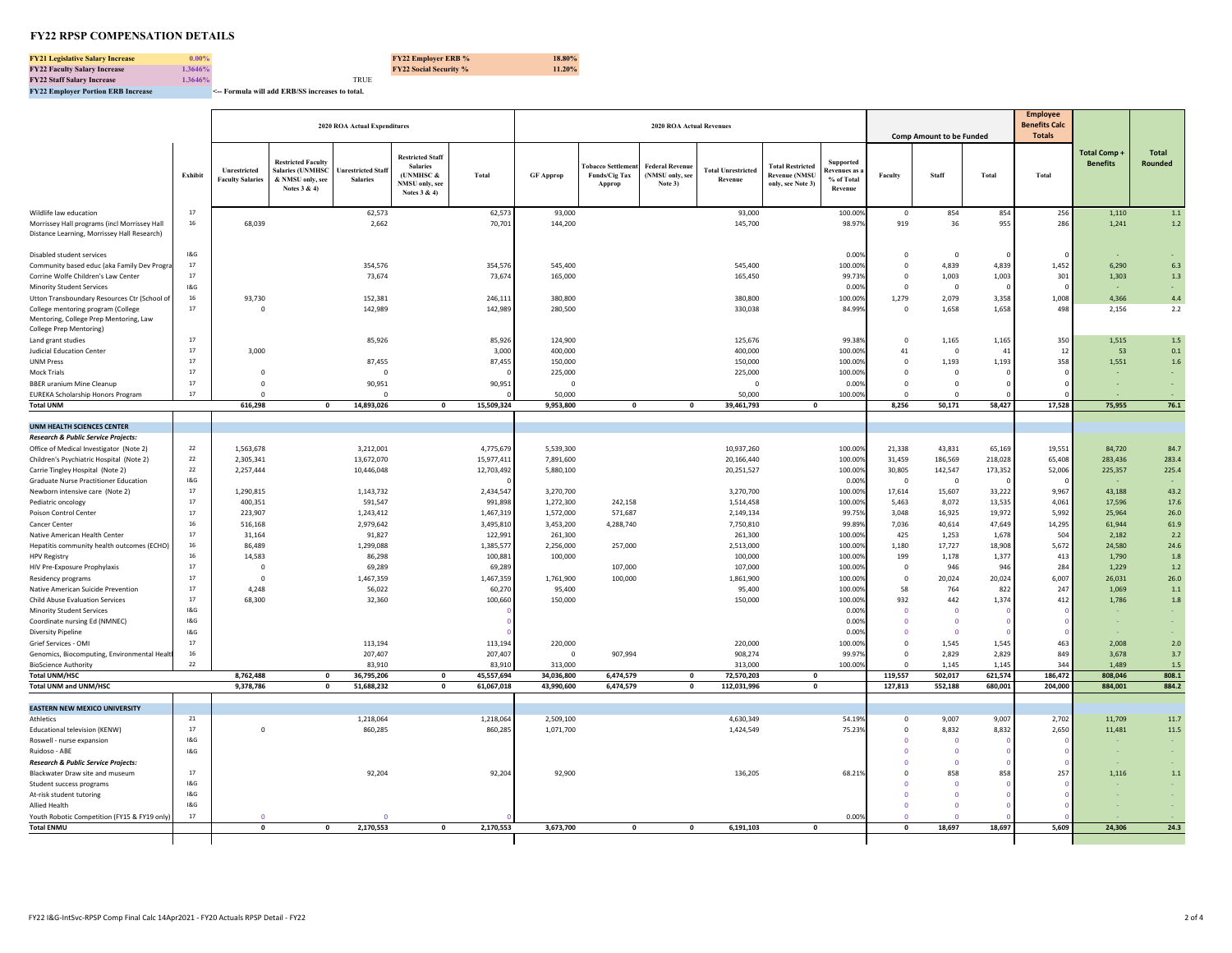**FY21 Legislative Salary Increase 0.00% FY22 Employer ERB % 18.80% FY22 Faculty Salary Increase 1.3646% FY22 Social Security % 11.20% FY22 Staff Salary Increase**<br>**FY22 Employer Portion ERB Increase** 

**FY22 Employer Portion ERB Increase <-- Formula will add ERB/SS increases to total.** 

|                                                                  |                  |                                         |                                                                                          | 2020 ROA Actual Expenditures                 |                                                                                           |                  |                      |                                                    | <b>2020 ROA Actual Revenues</b>               |                                      |                                                                      |                                                          |                         | <b>Comp Amount to be Funded</b>     |             | <b>Employee</b><br><b>Benefits Calc</b><br><b>Totals</b> |                                |                         |
|------------------------------------------------------------------|------------------|-----------------------------------------|------------------------------------------------------------------------------------------|----------------------------------------------|-------------------------------------------------------------------------------------------|------------------|----------------------|----------------------------------------------------|-----------------------------------------------|--------------------------------------|----------------------------------------------------------------------|----------------------------------------------------------|-------------------------|-------------------------------------|-------------|----------------------------------------------------------|--------------------------------|-------------------------|
|                                                                  | Exhibit          | Unrestricted<br><b>Faculty Salaries</b> | <b>Restricted Faculty</b><br><b>Salaries (UNMHSC</b><br>& NMSU only, see<br>Notes 3 & 4) | <b>Unrestricted Staff</b><br><b>Salaries</b> | <b>Restricted Staff</b><br><b>Salaries</b><br>(UNMHSC &<br>NMSU only, see<br>Notes 3 & 4) | Total            | <b>GF Approp</b>     | <b>Fobacco Settleme</b><br>Funds/Cig Tax<br>Approp | Federal Revenue<br>(NMSU only, see<br>Note 3) | <b>Total Unrestricted</b><br>Revenue | <b>Total Restricted</b><br><b>Revenue (NMSU</b><br>only, see Note 3) | Supported<br><b>Revenues</b> as<br>% of Total<br>Revenue | Faculty                 | Staff                               | Total       | Total                                                    | Total Comp+<br><b>Benefits</b> | <b>Total</b><br>Rounded |
| NEW MEXICO HIGHLANDS UNIVERSITY                                  |                  |                                         |                                                                                          |                                              |                                                                                           |                  |                      |                                                    |                                               |                                      |                                                                      |                                                          |                         |                                     |             |                                                          |                                |                         |
| Athletics (incl wrestling and rodeo)                             | 21               |                                         |                                                                                          | 1,383,373                                    |                                                                                           | 1,383,373        | 2,376,900            |                                                    |                                               | 3,269,606                            |                                                                      | 72.70%                                                   | $\mathbf 0$             | 13,723                              | 13,723      | 4,117                                                    | 17,840                         | 17.8                    |
| Research & Public Service Projects:<br><b>Advanced Placement</b> | 17               |                                         |                                                                                          | 44,000                                       |                                                                                           | 44,000           | 216,900              |                                                    |                                               | 216,900                              |                                                                      | 100.00%                                                  | $\circ$<br>$\mathbf 0$  | $\Omega$<br>600                     | 600         | 180                                                      | 781                            | 0.8                     |
| Spanish Program                                                  | 18G              |                                         |                                                                                          | $\Omega$                                     |                                                                                           |                  | 170,799              |                                                    |                                               | 170,799                              |                                                                      | 100.00%                                                  | $\mathbf 0$             | $\Omega$                            |             |                                                          |                                |                         |
| Minority Student Services - CESDP                                | $17\,$           |                                         |                                                                                          | 86,421                                       |                                                                                           | 86,421           | 175,637              |                                                    |                                               | 175,637                              |                                                                      | 100.00%                                                  | $\mathbb O$             | 1,179                               | 1,179       | 354                                                      | 1,533                          | $1.5\,$                 |
| Minority Student Services - Leadership & Policy                  | $17\,$           |                                         |                                                                                          | 132,917                                      |                                                                                           | 132,917          | 234,164              |                                                    |                                               | 234,164                              |                                                                      | 100.00%                                                  | $\mathbf 0$             | 1,814                               | 1,814       | 544                                                      | 2,358                          | 2.4                     |
| Forest and Watershed Institute                                   | 17               |                                         |                                                                                          | 70,390                                       |                                                                                           | 70,390           | 304,600              |                                                    |                                               | 304,600                              |                                                                      | 100.00%                                                  | $^{\circ}$              | 961                                 | 961         | 288                                                      | 1,249                          | $1.2\,$                 |
| Nurse Expansion<br>Native American Social Work Institute         | 17<br>17         |                                         |                                                                                          | 29,130                                       |                                                                                           | 29,130<br>14,740 | 212,500              |                                                    |                                               | 212,500                              |                                                                      | 100.00%<br>100.00%                                       | $\mathbf 0$<br>$\Omega$ | 398<br>201                          | 398<br>201  | 119<br>60                                                | 517<br>261                     | 0.5<br>0.3              |
| <b>Total NMHU</b>                                                |                  | $\mathbf 0$                             | $\mathbf 0$                                                                              | 14,740<br>1,760,971                          | $\mathbf{0}$                                                                              | 1,760,971        | 205,000<br>3,896,500 | $\mathbf 0$                                        | $\mathbf 0$                                   | 205,000<br>4,789,206                 | $\mathbf 0$                                                          |                                                          | $\overline{\mathbf{0}}$ | 18,876                              | 18,876      | 5,663                                                    | 24,539                         | 24.5                    |
|                                                                  |                  |                                         |                                                                                          |                                              |                                                                                           |                  |                      |                                                    |                                               |                                      |                                                                      |                                                          |                         |                                     |             |                                                          |                                |                         |
| NORTHERN NEW MEXICO COLLEGE                                      |                  |                                         |                                                                                          |                                              |                                                                                           |                  |                      |                                                    |                                               |                                      |                                                                      |                                                          |                         |                                     |             |                                                          |                                |                         |
| <b>Athletics</b>                                                 | ${\bf 21}$       | 33,458                                  |                                                                                          | 224,911                                      |                                                                                           | 258,369          | 627,200              |                                                    |                                               | 761,573                              |                                                                      | 82.36%                                                   | 376                     | 2,528                               | 2,904       | 871                                                      | 3,775                          | 3.8                     |
| Research & Public Service Projects:                              |                  |                                         |                                                                                          |                                              |                                                                                           |                  |                      |                                                    |                                               |                                      |                                                                      |                                                          | $\overline{0}$          | $\overline{0}$                      |             |                                                          |                                |                         |
| Health Science & nursing program (Nurse expa                     | $18G$<br>17      | $\Omega$                                |                                                                                          | 28,396                                       |                                                                                           | 28,396           | 233,000<br>127,000   |                                                    |                                               | 233,000<br>116,900                   |                                                                      | 100.00%<br>108.64%                                       | $\mathbb O$<br>$\circ$  | $\overline{0}$<br>421               | 421         | 126                                                      | 547                            | 0.5                     |
| Veterans Center<br>STEM                                          | 17               | $\overline{0}$                          |                                                                                          | $\mathbf 0$                                  |                                                                                           |                  | 137,300              |                                                    |                                               | 137,300                              |                                                                      | 100.009                                                  | $\mathbf 0$             | $\circ$                             |             |                                                          |                                |                         |
| Anna, Age Eight Institute                                        | 17               | $\Omega$                                |                                                                                          | $\Omega$                                     |                                                                                           |                  | $\Omega$             |                                                    |                                               | $\Omega$                             |                                                                      | 0.00%                                                    | $\mathbf 0$             | $\overline{0}$                      |             |                                                          |                                |                         |
| <b>Total NNMC</b>                                                |                  | 33,458                                  | $\mathbf 0$                                                                              | 253,307                                      | $\mathbf{0}$                                                                              | 286,765          | 1,124,500            | $\mathbf{0}$                                       | $\mathbf{0}$                                  | 1,248,773                            | $\mathbf{0}$                                                         |                                                          | 376                     | 2,949                               | 3,325       | 997                                                      | 4,322                          | 4.3                     |
|                                                                  |                  |                                         |                                                                                          |                                              |                                                                                           |                  |                      |                                                    |                                               |                                      |                                                                      |                                                          |                         |                                     |             |                                                          |                                |                         |
| WESTERN NEW MEXICO UNIVERSITY                                    | 21               |                                         |                                                                                          |                                              |                                                                                           |                  |                      |                                                    |                                               |                                      |                                                                      |                                                          |                         |                                     |             |                                                          |                                |                         |
| Athletics<br>Research & Public Service Projects:                 |                  |                                         |                                                                                          | 822,974                                      |                                                                                           | 822,974          | 2,113,661            |                                                    |                                               | 3,409,136                            |                                                                      | 62.00%                                                   | $\,0\,$<br>$\circ$      | 6,963<br>$\overline{0}$             | 6,963       | 2,089                                                    | 9,052                          | 9.1                     |
| Child Development Center aka Early Childhood                     | $17\,$           | 297,215                                 |                                                                                          | 224,777                                      |                                                                                           | 521,992          | 205,200              |                                                    |                                               | 829,484                              |                                                                      | 24.74%                                                   | 1,003                   | 759                                 | 1,762       | 529                                                      | 2,291                          | $2.3\,$                 |
| programs                                                         |                  |                                         |                                                                                          |                                              |                                                                                           |                  |                      |                                                    |                                               |                                      |                                                                      |                                                          |                         |                                     |             |                                                          |                                |                         |
| Instructional television                                         | 18G              |                                         |                                                                                          |                                              |                                                                                           |                  | 72,400               |                                                    |                                               | 72,400                               |                                                                      |                                                          | $\mathbf 0$             | $\overline{0}$                      |             |                                                          |                                |                         |
| Web-based teacher licensure                                      | 18G              |                                         |                                                                                          |                                              |                                                                                           |                  | 129,200              |                                                    |                                               | 129,200                              |                                                                      |                                                          | $\Omega$<br>$\Omega$    | $\circ$<br>$\Omega$                 |             |                                                          |                                |                         |
| WNMU nurse expansion<br><b>Total WNMU</b>                        | 18G              | 297,215                                 | $\mathbf 0$                                                                              | 1,047,751                                    | $\mathbf{0}$                                                                              | 1,344,966        | 857,800<br>3,378,261 | $\mathbf 0$                                        | $\mathbf 0$                                   | 857,800<br>5,298,020                 | $\mathbf{0}$                                                         |                                                          | 1,003                   | 7,722                               | 8,725       | 2,617                                                    | 11,342                         | 11.4                    |
|                                                                  |                  |                                         |                                                                                          |                                              |                                                                                           |                  |                      |                                                    |                                               |                                      |                                                                      |                                                          |                         |                                     |             |                                                          |                                |                         |
| <b>CENTRAL NM COMMUNITY COLLEGE</b>                              |                  |                                         |                                                                                          |                                              |                                                                                           |                  |                      |                                                    |                                               |                                      |                                                                      |                                                          |                         |                                     |             |                                                          |                                |                         |
| Research & Public Service Projects:                              |                  |                                         |                                                                                          |                                              |                                                                                           |                  |                      |                                                    |                                               |                                      |                                                                      |                                                          | $\overline{0}$          | $\overline{0}$                      |             |                                                          |                                |                         |
| Nurse expansion                                                  | 18G              | $\Omega$                                |                                                                                          |                                              |                                                                                           |                  | 179,600              |                                                    |                                               | 179,600                              |                                                                      |                                                          | $\mathbf 0$             | $\circ$<br>$\overline{\phantom{a}}$ |             | $\sqrt{2}$                                               |                                |                         |
| <b>Total CNM</b>                                                 |                  |                                         | $\mathbf 0$                                                                              | $\mathbf 0$                                  | $\mathbf{0}$                                                                              | $\mathbf 0$      | 179,600              | $\mathbf 0$                                        | $\mathbf 0$                                   | 179,600                              | $\mathbf{0}$                                                         |                                                          | $\mathbf 0$             |                                     |             |                                                          |                                |                         |
| <b>CLOVIS COMMUNITY COLLEGE</b>                                  |                  |                                         |                                                                                          |                                              |                                                                                           |                  |                      |                                                    |                                               |                                      |                                                                      |                                                          |                         |                                     |             |                                                          |                                |                         |
| Research & Public Service Projects:                              |                  |                                         |                                                                                          |                                              |                                                                                           |                  |                      |                                                    |                                               |                                      |                                                                      |                                                          | $\circ$                 | $\overline{0}$                      |             |                                                          |                                |                         |
| Nurse expansion                                                  | 18G              |                                         |                                                                                          |                                              |                                                                                           |                  | 272,900              |                                                    |                                               | 272,900                              |                                                                      | 100.00                                                   | $\circ$                 | $\circ$                             |             |                                                          |                                |                         |
| <b>Total CCC</b>                                                 |                  | $\mathbf 0$                             | $\mathbf 0$                                                                              | $\mathbf 0$                                  | $\mathbf 0$                                                                               | $\mathbf 0$      | 272,900              | $\pmb{\mathsf{o}}$                                 | $\mathbf 0$                                   | 272,900                              | $\mathbf 0$                                                          |                                                          | $\mathbf 0$             | $\mathbf 0$                         | $\mathbf 0$ | $\sqrt{2}$                                               |                                |                         |
| LUNA COMMUNITY COLLEGE                                           |                  |                                         |                                                                                          |                                              |                                                                                           |                  |                      |                                                    |                                               |                                      |                                                                      |                                                          |                         |                                     |             |                                                          |                                |                         |
| Athletics                                                        | 21               |                                         |                                                                                          | 271,561                                      |                                                                                           | 271,561          | 484,674              |                                                    |                                               | 484,774                              |                                                                      | 99.98                                                    | 3,705                   | $\circ$                             | 3,70        | 1,111                                                    | 4,816                          | 4.8                     |
| Nurse expansion                                                  | 1&G              |                                         |                                                                                          |                                              |                                                                                           |                  | 267,000              |                                                    |                                               | 267,000                              |                                                                      |                                                          | $\overline{0}$          | $\overline{0}$                      |             |                                                          |                                |                         |
| Student service & economic development prgn                      | 18G              |                                         |                                                                                          |                                              |                                                                                           |                  | 530,600              |                                                    |                                               | 530,600                              |                                                                      |                                                          | $^{\circ}$              | $\Omega$                            |             |                                                          |                                |                         |
| <b>Total LCC</b>                                                 |                  | $\mathbf{o}$                            | $\mathbf 0$                                                                              | 271,561                                      | $\mathbf 0$                                                                               | 271,561          | 1,282,274            | $\mathbf{0}$                                       | $\mathbf 0$                                   | 1,282,374                            | $\mathbf 0$                                                          |                                                          | 3,705                   | $\overline{\mathbf{0}}$             | 3,705       | 1,111                                                    | 4,816                          | 4.8                     |
| <b>MESALANDS COMMUNITY COLLEGE</b>                               |                  |                                         |                                                                                          |                                              |                                                                                           |                  |                      |                                                    |                                               |                                      |                                                                      |                                                          |                         |                                     |             |                                                          |                                |                         |
| Athletics                                                        | 21               |                                         |                                                                                          | 25,361                                       |                                                                                           | 25,361           | 228,300              |                                                    |                                               | 240,403                              |                                                                      | 94.979                                                   | $\,0\,$                 | 329                                 | 329         | 99                                                       | 427                            | 0.4                     |
| Wind training center = Turbine 3750                              | ${\bf 17}$       | $\Omega$                                |                                                                                          | 29,519                                       |                                                                                           | 29,519           | 113,400              |                                                    |                                               | 137,236                              |                                                                      | 82.63%                                                   | $\mathbb O$             | 333                                 | 333         | 100                                                      | 433                            | 0.4                     |
| <b>Total MCC</b>                                                 |                  | $\mathbf{0}$                            | $\Omega$                                                                                 | 54,880                                       | $\mathbf{0}$                                                                              | 54,880           | 341,700              | $\mathbf 0$                                        | $\mathbf{0}$                                  | 377,639                              | $\mathbf{0}$                                                         |                                                          | $\mathbf{0}$            | 662                                 | 662         | 198                                                      | 860                            | 0.8                     |
|                                                                  |                  |                                         |                                                                                          |                                              |                                                                                           |                  |                      |                                                    |                                               |                                      |                                                                      |                                                          |                         |                                     |             |                                                          |                                |                         |
| <b>NEW MEXICO JUNIOR COLLEGE</b><br>Athletics                    | 21               | 336,592                                 |                                                                                          | 324,405                                      |                                                                                           | 660,997          | 568,984              |                                                    |                                               | 589,492                              |                                                                      | 96.52%                                                   | 4,433                   | 4,273                               | 8,706       | 2,612                                                    | 11,318                         | $11.3\,$                |
| Research & Public Service Projects:                              |                  |                                         |                                                                                          |                                              |                                                                                           |                  |                      |                                                    |                                               |                                      |                                                                      |                                                          | $\overline{0}$          | $\overline{0}$                      |             |                                                          |                                |                         |
| Nurse expansion                                                  | 18G              |                                         |                                                                                          |                                              |                                                                                           |                  | 299,900              |                                                    |                                               | 299,900                              |                                                                      |                                                          | $\mathbf 0$             | $\circ$                             |             |                                                          |                                |                         |
| Lea County distance education consortium                         | $18\,\mathrm{G}$ |                                         |                                                                                          |                                              |                                                                                           |                  | 29,200               |                                                    |                                               | 29,200                               |                                                                      |                                                          | $\mathbf 0$             | $\overline{0}$                      |             |                                                          |                                |                         |
| Oil & gas training center                                        | 18G              |                                         |                                                                                          |                                              |                                                                                           |                  | 171,300              |                                                    |                                               | 171,300                              |                                                                      |                                                          | $\overline{0}$          | $\mathbf{0}$                        |             |                                                          |                                |                         |
| <b>Total NMJC</b>                                                |                  | 336.592                                 | $\mathbf{0}$                                                                             | 324,405                                      | $\Omega$                                                                                  | 660.997          | 1.069.384            | $\mathbf{0}$                                       | $\mathbf{0}$                                  | 1.089.892                            | $\Omega$                                                             |                                                          | 4.433                   | 4.273                               | 8.706       | 2.612                                                    | 11.318                         | 11.3                    |

 $\mathbf{I}$ 

Γ